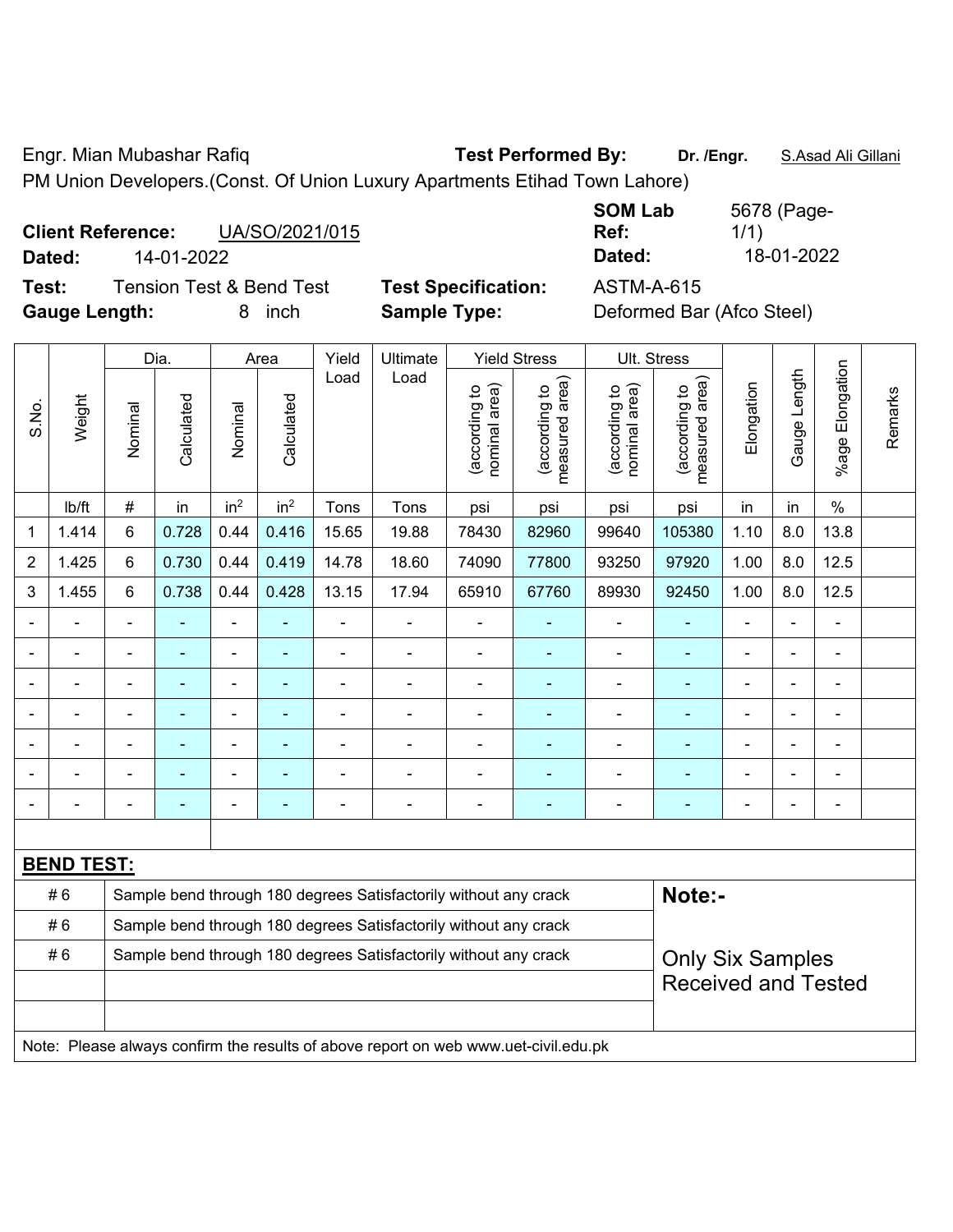Basharat Munir **Test Performed By:** Dr. /Engr. **S. Asad Ali Gillani** Basharat Munir PM DUPAK Properaties (Pvt.)Ltd

|        |  | <b>Client Reference:</b>                                                                                                                                                                                                                                                                                                                                                             | DUPAK/DVA/058 |
|--------|--|--------------------------------------------------------------------------------------------------------------------------------------------------------------------------------------------------------------------------------------------------------------------------------------------------------------------------------------------------------------------------------------|---------------|
| $\sim$ |  | $\overline{1}$ $\overline{1}$ $\overline{1}$ $\overline{1}$ $\overline{1}$ $\overline{1}$ $\overline{1}$ $\overline{1}$ $\overline{1}$ $\overline{1}$ $\overline{1}$ $\overline{1}$ $\overline{1}$ $\overline{1}$ $\overline{1}$ $\overline{1}$ $\overline{1}$ $\overline{1}$ $\overline{1}$ $\overline{1}$ $\overline{1}$ $\overline{1}$ $\overline{1}$ $\overline{1}$ $\overline{$ |               |

**Test:** Tension Test & Bend Test **Test Specification:** ASTM-A-615 **Gauge Length:** 8 inch **Sample Type:** Deformed Bar

**SOM Lab Ref:**  5679 (Page-1/1) **Dated:** 17-01-2022 **Dated:** 18-01-2022

|                |                   |                                                                                              | Dia.           |                          | Area                     | Yield | Ultimate                                                                            |                                | <b>Yield Stress</b>                         |                                | Ult. Stress                     |                |              |                       |         |
|----------------|-------------------|----------------------------------------------------------------------------------------------|----------------|--------------------------|--------------------------|-------|-------------------------------------------------------------------------------------|--------------------------------|---------------------------------------------|--------------------------------|---------------------------------|----------------|--------------|-----------------------|---------|
| S.No.          | Weight            | Nominal                                                                                      | Calculated     | Nominal                  | Calculated               | Load  | Load                                                                                | nominal area)<br>(according to | (according to<br>neasured area)<br>measured | (according to<br>nominal area) | measured area)<br>(according to | Elongation     | Gauge Length | Elongation<br>$%$ age | Remarks |
|                | Ib/ft             | $\#$                                                                                         | in             | in <sup>2</sup>          | in <sup>2</sup>          | Tons  | Tons                                                                                | psi                            | psi                                         | psi                            | psi                             | in             | in           | $\%$                  |         |
| 1              | 2.605             | 8                                                                                            | 0.988          | 0.79                     | 0.766                    | 25.35 | 33.51                                                                               | 70780                          | 72990                                       | 93540                          | 96470                           | 1.40           | 8.0          | 17.5                  |         |
| $\overline{2}$ | 2.591             | 8                                                                                            | 0.984          | 0.79                     | 0.761                    | 24.21 | 32.87                                                                               | 67590                          | 70170                                       | 91780                          | 95280                           | 1.60           | 8.0          | 20.0                  |         |
| 3              | 1.480             | 6                                                                                            | 0.744          | 0.44                     | 0.435                    | 14.85 | 21.05                                                                               | 74450                          | 75300                                       | 105510                         | 106720                          | 1.00           | 8.0          | 12.5                  |         |
| $\overline{4}$ | 1.464             | 6                                                                                            | 0.740          | 0.44                     | 0.430                    | 14.19 | 20.16                                                                               | 71130                          | 72780                                       | 101070                         | 103420                          | 1.00           | 8.0          | 12.5                  |         |
| 5              | 0.718             | $\overline{4}$                                                                               | 0.518          | 0.20                     | 0.211                    | 6.37  | 9.09                                                                                | 70260                          | 66600                                       | 100270                         | 95040                           | 1.00           | 8.0          | 12.5                  |         |
| $6\phantom{1}$ | 0.696             | $\overline{4}$                                                                               | 0.511          | 0.20                     | 0.205                    | 6.68  | 106790                                                                              | 104180                         | 1.00                                        | 8.0                            | 12.5                            |                |              |                       |         |
|                |                   |                                                                                              |                | ä,                       |                          | L.    | ÷,                                                                                  |                                |                                             | $\blacksquare$                 |                                 | $\blacksquare$ |              | $\blacksquare$        |         |
|                |                   |                                                                                              | $\blacksquare$ | $\blacksquare$           |                          | ÷.    | $\overline{\phantom{a}}$                                                            | $\blacksquare$                 | $\overline{\phantom{0}}$                    | $\blacksquare$                 | $\blacksquare$                  | $\blacksquare$ |              | $\blacksquare$        |         |
|                |                   | $\blacksquare$                                                                               | ÷              | ÷                        |                          | ÷     | ÷,                                                                                  | $\blacksquare$                 | $\blacksquare$                              | $\blacksquare$                 | ٠                               | ÷              |              | $\blacksquare$        |         |
|                |                   | $\overline{\phantom{0}}$                                                                     | $\blacksquare$ | $\overline{\phantom{a}}$ | $\overline{\phantom{a}}$ | ÷     | $\overline{\phantom{a}}$                                                            | $\blacksquare$                 | $\overline{\phantom{0}}$                    | $\blacksquare$                 | $\blacksquare$                  | $\blacksquare$ |              | $\blacksquare$        |         |
|                |                   |                                                                                              |                |                          |                          |       |                                                                                     |                                |                                             |                                |                                 |                |              |                       |         |
|                | <b>BEND TEST:</b> |                                                                                              |                |                          |                          |       |                                                                                     |                                |                                             |                                |                                 |                |              |                       |         |
|                | #8                |                                                                                              |                |                          |                          |       | Sample bend through 180 degrees Satisfactorily without any crack                    |                                |                                             |                                | Note:-                          |                |              |                       |         |
|                | #6                |                                                                                              |                |                          |                          |       | Sample bend through 180 degrees Satisfactorily without any crack                    |                                |                                             |                                |                                 |                |              |                       |         |
|                | #4                | Sample bend through 180 degrees Satisfactorily without any crack<br><b>Only Nine Samples</b> |                |                          |                          |       |                                                                                     |                                |                                             |                                |                                 |                |              |                       |         |
|                |                   | <b>Received and Tested</b>                                                                   |                |                          |                          |       |                                                                                     |                                |                                             |                                |                                 |                |              |                       |         |
|                |                   |                                                                                              |                |                          |                          |       |                                                                                     |                                |                                             |                                |                                 |                |              |                       |         |
|                |                   |                                                                                              |                |                          |                          |       | Note: Please always confirm the results of above report on web www.uet-civil.edu.pk |                                |                                             |                                |                                 |                |              |                       |         |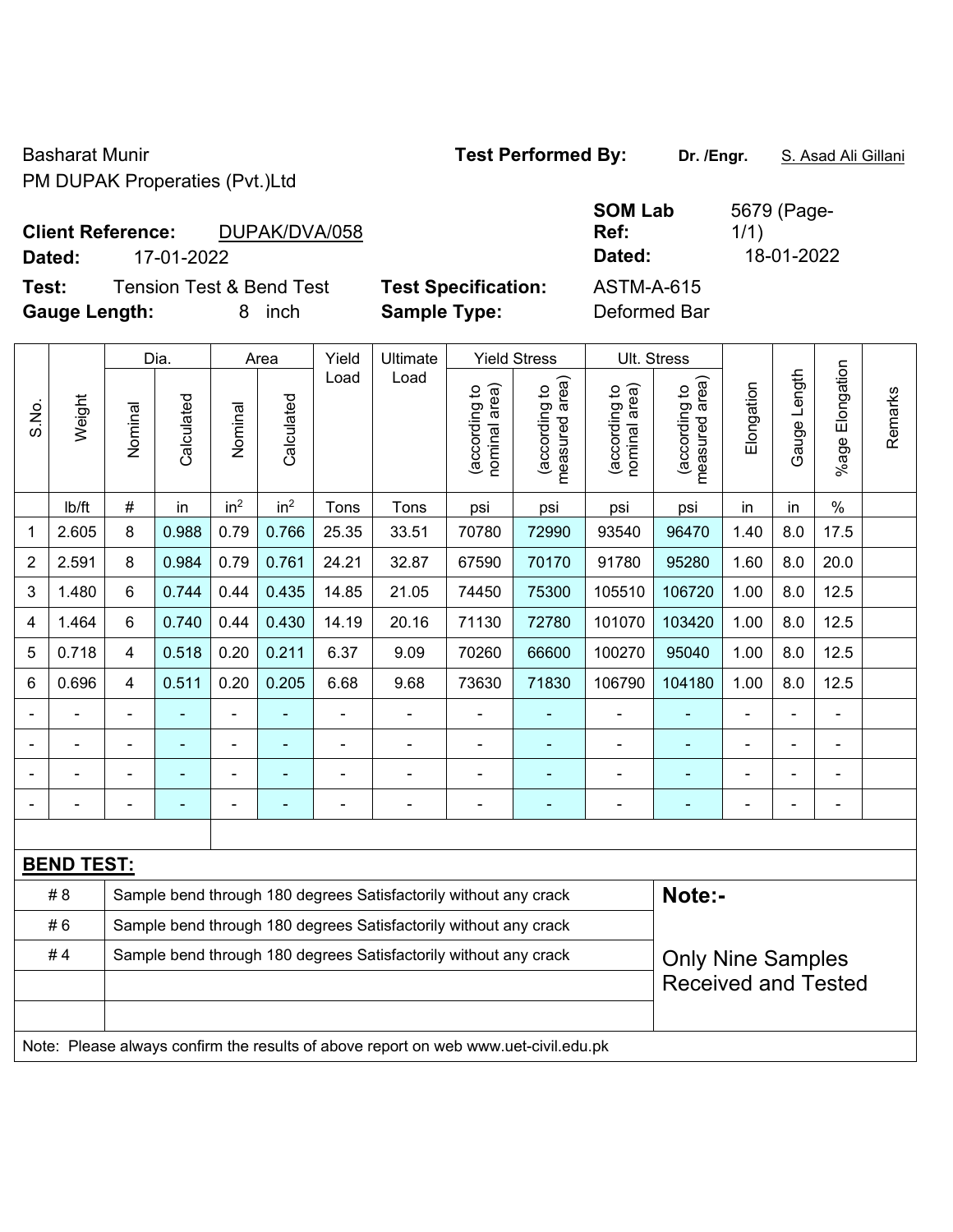Yasir Ahmad **Test Performed By:** Dr. /Engr. **Wasim Abbas Test Performed By:** Dr. /Engr. **Wasim Abbas** GM-Works FF Steel Lahore.

5680 (Page-

1/1)

**Client Reference:** Nil

**Dated:** 11-01-2022 **Dated:** 18-01-2022

**Test:** Tension Test & Bend Test **Test Specification:** ASTM-A-615 **Gauge Length:** 8 inch **Sample Type:** Deformed Bar

**SOM Lab Ref:** 

|                          | Dia.<br>Yield<br>Ultimate<br><b>Yield Stress</b><br>Ult. Stress<br>Area |                          |                          |                              |                            |                          |                                                                                     |                                |                                 |                                |                                 |                          |                |                       |         |
|--------------------------|-------------------------------------------------------------------------|--------------------------|--------------------------|------------------------------|----------------------------|--------------------------|-------------------------------------------------------------------------------------|--------------------------------|---------------------------------|--------------------------------|---------------------------------|--------------------------|----------------|-----------------------|---------|
|                          |                                                                         |                          |                          |                              |                            |                          |                                                                                     |                                |                                 |                                |                                 |                          |                |                       |         |
| S.No.                    | Weight                                                                  | Nominal                  | Calculated               | Nominal                      | Calculated                 | Load                     | Load                                                                                | nominal area)<br>(according to | (according to<br>measured area) | nominal area)<br>(according to | (according to<br>measured area) | Elongation               | Gauge Length   | Elongation<br>$%$ age | Remarks |
|                          | lb/ft                                                                   | $\#$                     | in                       | in <sup>2</sup>              | in <sup>2</sup>            | Tons                     | Tons                                                                                | psi                            | psi                             | psi                            | psi                             | in                       | in             | $\%$                  |         |
| $\mathbf 1$              | 1.039                                                                   | 5                        | 0.623                    | 0.31                         | 0.305                      | 10.16                    | 13.97                                                                               | 72310                          | 73490                           | 99360                          | 100980                          | 1.30                     | 8.0            | 16.3                  |         |
| $\overline{2}$           | 1.038                                                                   | 5                        | 0.623                    | 0.31                         | 0.305                      | 10.24                    | 14.09                                                                               | 72890                          | 74080                           | 100230                         | 101870                          | 1.20                     | 8.0            | 15.0                  |         |
| $\overline{\phantom{a}}$ | $\blacksquare$                                                          | $\blacksquare$           | $\blacksquare$           | $\qquad \qquad \blacksquare$ | $\blacksquare$             | $\blacksquare$           | $\overline{\phantom{a}}$                                                            | $\blacksquare$                 | $\blacksquare$                  | $\blacksquare$                 | ÷                               | $\blacksquare$           | $\blacksquare$ | ÷,                    |         |
|                          | -                                                                       | $\overline{\phantom{a}}$ | $\overline{\phantom{0}}$ | $\qquad \qquad \blacksquare$ | $\blacksquare$             | $\overline{\phantom{a}}$ | $\overline{\phantom{a}}$                                                            | $\overline{\phantom{a}}$       | $\blacksquare$                  | $\blacksquare$                 | $\blacksquare$                  | $\overline{\phantom{0}}$ | $\blacksquare$ | $\blacksquare$        |         |
|                          | $\blacksquare$                                                          | $\blacksquare$           | ٠                        | ÷,                           | $\blacksquare$             | $\blacksquare$           | $\blacksquare$                                                                      | $\blacksquare$                 | $\blacksquare$                  | $\overline{\phantom{a}}$       | ÷                               | ۰                        | $\blacksquare$ | $\blacksquare$        |         |
|                          |                                                                         | $\blacksquare$           | $\blacksquare$           | $\qquad \qquad \blacksquare$ | ä,                         | ä,                       | $\blacksquare$                                                                      | $\blacksquare$                 | ÷                               | $\blacksquare$                 | ٠                               | ۰                        |                | $\blacksquare$        |         |
|                          |                                                                         |                          |                          | $\blacksquare$               | $\blacksquare$             |                          |                                                                                     | ٠                              | $\blacksquare$                  | $\qquad \qquad \blacksquare$   | $\overline{\phantom{0}}$        | ۰                        |                |                       |         |
| $\blacksquare$           | $\blacksquare$                                                          | $\blacksquare$           | $\blacksquare$           | $\blacksquare$               | $\blacksquare$             | $\blacksquare$           | $\blacksquare$                                                                      | $\blacksquare$                 | ٠                               | $\blacksquare$                 | ۰                               | ۰                        | $\blacksquare$ | $\blacksquare$        |         |
|                          |                                                                         | $\blacksquare$           |                          | ÷                            | $\blacksquare$             | ÷                        | $\blacksquare$                                                                      | Ē,                             | ä,                              | $\blacksquare$                 | ٠                               | ۰                        |                | $\blacksquare$        |         |
|                          |                                                                         | $\blacksquare$           | $\blacksquare$           | $\overline{\phantom{a}}$     | $\blacksquare$             | $\blacksquare$           | $\overline{\phantom{a}}$                                                            | $\overline{\phantom{a}}$       | $\qquad \qquad \blacksquare$    | $\blacksquare$                 | $\qquad \qquad \blacksquare$    | $\overline{\phantom{0}}$ | ÷              | $\blacksquare$        |         |
|                          |                                                                         |                          |                          |                              |                            |                          |                                                                                     |                                |                                 |                                |                                 |                          |                |                       |         |
|                          | <b>BEND TEST:</b>                                                       |                          |                          |                              |                            |                          |                                                                                     |                                |                                 |                                |                                 |                          |                |                       |         |
|                          | --                                                                      |                          | No Bend test performed   |                              |                            |                          |                                                                                     |                                |                                 |                                | Note:-                          |                          |                |                       |         |
|                          |                                                                         |                          |                          |                              |                            |                          |                                                                                     |                                |                                 |                                |                                 |                          |                |                       |         |
|                          |                                                                         | <b>Only Two Samples</b>  |                          |                              |                            |                          |                                                                                     |                                |                                 |                                |                                 |                          |                |                       |         |
|                          |                                                                         |                          |                          |                              | <b>Received and Tested</b> |                          |                                                                                     |                                |                                 |                                |                                 |                          |                |                       |         |
|                          |                                                                         |                          |                          |                              |                            |                          |                                                                                     |                                |                                 |                                |                                 |                          |                |                       |         |
|                          |                                                                         |                          |                          |                              |                            |                          | Note: Please always confirm the results of above report on web www.uet-civil.edu.pk |                                |                                 |                                |                                 |                          |                |                       |         |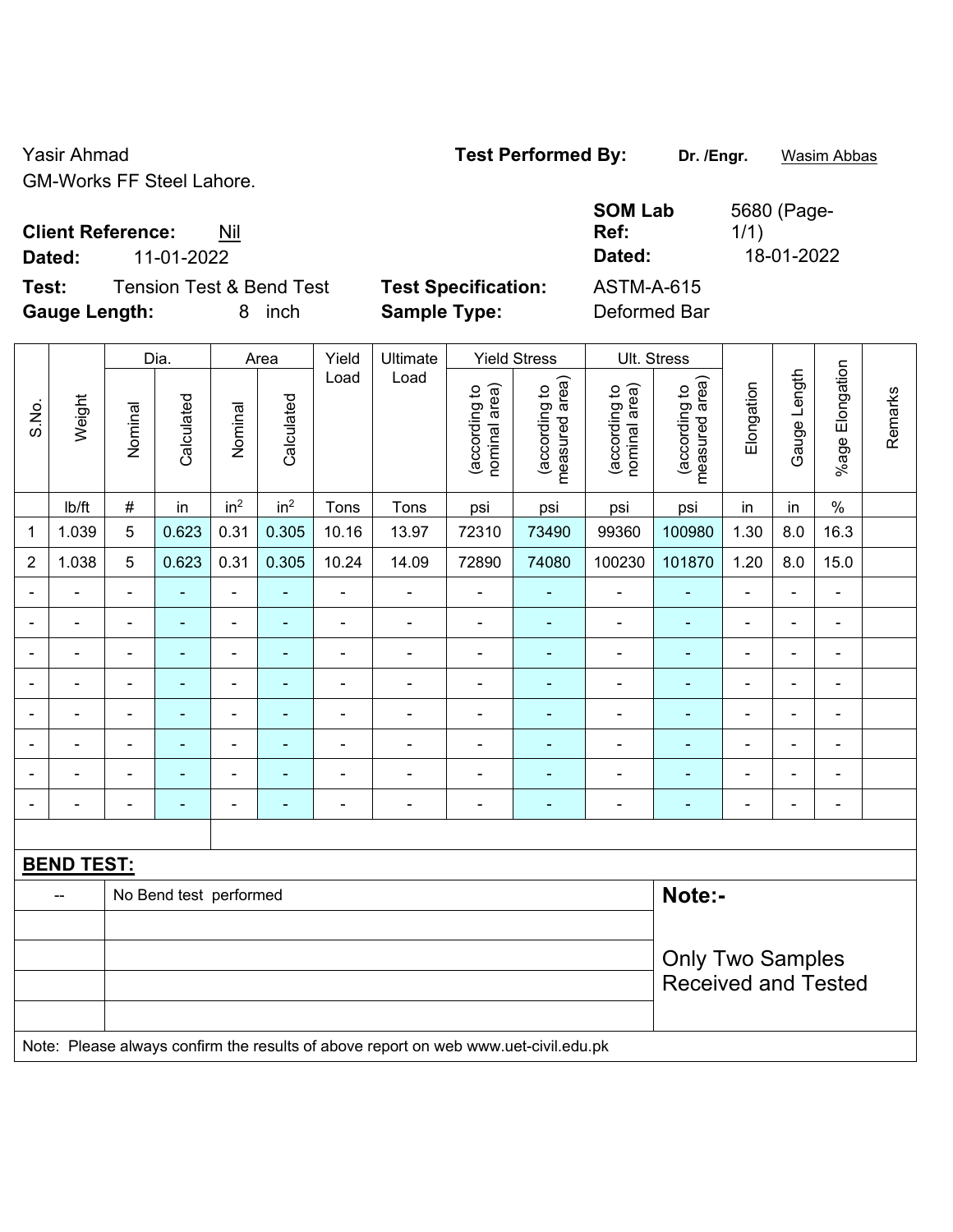Irfan Siddique **Test Performed By:** Dr. /Engr. **Wasim Abbas Dr. 7 Community** 

Building Standards Lahore.(Const. Of Residential Building at Zafar Ali Rd,Lahore)

|                      | <b>Client Reference:</b> | GT/LTR/220118-008                   |                            | <b>SOM Lab</b><br>Ref: | 5681(Page-<br>1/1) |
|----------------------|--------------------------|-------------------------------------|----------------------------|------------------------|--------------------|
| Dated:               | 18-01-2022               |                                     |                            | Dated:                 | 18-01-2022         |
| Test:                |                          | <b>Tension Test &amp; Bend Test</b> | <b>Test Specification:</b> | <b>ASTM-A-615</b>      |                    |
| <b>Gauge Length:</b> |                          | inch<br>8                           | <b>Sample Type:</b>        | Deformed Bar           |                    |

|                |                   |         | Dia.                   |                 | Area            | Yield          | Ultimate      |                                | <b>Yield Stress</b>             |                                | Ult. Stress                     |            |                |                 |         |
|----------------|-------------------|---------|------------------------|-----------------|-----------------|----------------|---------------|--------------------------------|---------------------------------|--------------------------------|---------------------------------|------------|----------------|-----------------|---------|
| S.No.          | Weight            | Nominal | Calculated             | Nominal         | Calculated      | Load           | Load          | nominal area)<br>(according to | (according to<br>measured area) | nominal area)<br>(according to | measured area)<br>(according to | Elongation | Gauge Length   | %age Elongation | Remarks |
|                | lb/ft             | $\#$    | in                     | in <sup>2</sup> | in <sup>2</sup> | Tons           | Tons          | psi                            | psi                             | psi                            | psi                             | in         | in             | $\%$            |         |
| 1              | 2.549             | 8       | 0.977                  | 0.79            | 0.749           | 23.60          | 30.75         | 65880                          | 69490                           | 85860                          | 90560                           | 1.50       | 8.0            | 18.8            |         |
| $\overline{2}$ | 2.553             | 8       | 0.977                  | 0.79            | 0.750           | 23.50          | 30.55         | 65600                          | 69100                           | 85290                          | 89840                           | 1.30       | 8.0            | 16.3            |         |
| 3              | 2.557             | 8       | 0.978                  | 0.79            | 0.751           | 23.77          | 31.06         | 66370                          | 69810                           | 86710                          | 91220                           | 1.50       | 8.0            | 18.8            |         |
| 4              | 1.525             | 6       | 0.755                  | 0.44            | 0.448           | 18.67          | 21.76         | 93610                          | 91940                           | 109090                         | 107140                          | 1.00       | 8.0            | 12.5            |         |
| 5              | 1.526             | 6       | 0.755                  | 0.44            | 0.448           | 18.42          | 108070        | 106140                         | 1.00                            | 8.0                            | 12.5                            |            |                |                 |         |
| 6              | 1.526             | 6       | 0.755                  | 0.44            | 0.448           | 18.57          | 108830        | 106890                         | 1.10                            | 8.0                            | 13.8                            |            |                |                 |         |
| $\overline{7}$ | 0.651             | 4       | 0.493                  | 0.20            | 0.191           | 7.16           | 8.72          | 78910                          | 82630                           | 96110                          | 100640                          | 0.90       | 8.0            | 11.3            |         |
| 8              | 0.652             | 4       | 0.494                  | 0.20            | 0.192           | 6.44           | 8.46          | 71040                          | 74000                           | 93300                          | 97190                           | 1.00       | 8.0            | 12.5            |         |
| 9              | 0.651             | 4       | 0.493                  | 0.20            | 0.191           | 6.65           | 8.69          | 73290                          | 76750                           | 95770                          | 100290                          | 0.90       | 8.0            | 11.3            |         |
|                |                   |         |                        | $\blacksquare$  |                 | $\blacksquare$ | $\frac{1}{2}$ |                                |                                 |                                |                                 |            | $\blacksquare$ | $\blacksquare$  |         |
|                |                   |         |                        |                 |                 |                |               |                                |                                 |                                |                                 |            |                |                 |         |
|                | <b>BEND TEST:</b> |         |                        |                 |                 |                |               |                                |                                 |                                |                                 |            |                |                 |         |
|                |                   |         | No Bend test performed |                 |                 |                |               | Note:-                         |                                 |                                |                                 |            |                |                 |         |
|                |                   |         |                        |                 |                 |                |               |                                |                                 |                                |                                 |            |                |                 |         |
|                |                   |         |                        |                 |                 |                |               |                                |                                 | <b>Only Nine Samples</b>       |                                 |            |                |                 |         |
|                |                   |         |                        |                 |                 |                |               |                                |                                 |                                | <b>Received and Tested</b>      |            |                |                 |         |
|                |                   |         |                        |                 |                 |                |               |                                |                                 |                                |                                 |            |                |                 |         |

Note: Please always confirm the results of above report on web www.uet-civil.edu.pk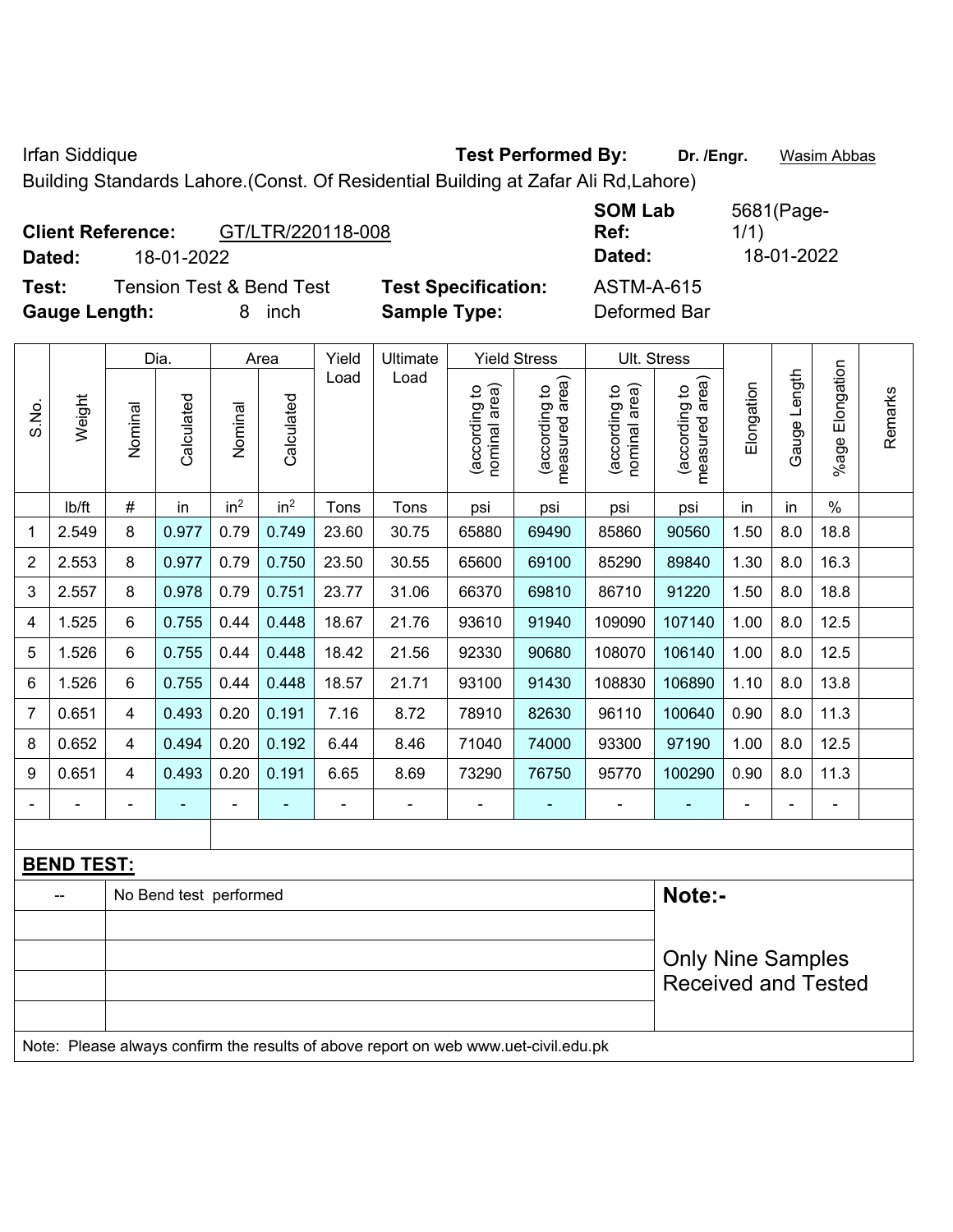Engr. Hasan Nawaz **Test Performed By: Dr. /Engr.** Asad Ali Gillani

CM Zameen Quadrangle.(Const. Of Zameen Quadrangle at Plot No.49,Gulberg-V Lahore)

|        | <b>Client Reference:</b> | ZD/ZQ/GSW/012 |
|--------|--------------------------|---------------|
| Dated: | 12-01-2022               |               |
|        |                          | .             |

**Test:** Tension Test & Bend Test **Test Specification:** ASTM-A-615 **Gauge Length:** 8 inch **Sample Type:** Deformed Bar (SJ Steel)

**SOM Lab Ref:**  5682 (Page-1/1) **Dated:** 12-01-2022 **Dated:** 18-01-2021

|                          |                   |                | Dia.           |                          | Area                     | Yield          | Ultimate                                                                            |                                | <b>Yield Stress</b>             | Ult. Stress                    |                                 |                |                |                              |         |
|--------------------------|-------------------|----------------|----------------|--------------------------|--------------------------|----------------|-------------------------------------------------------------------------------------|--------------------------------|---------------------------------|--------------------------------|---------------------------------|----------------|----------------|------------------------------|---------|
| S.No.                    | Weight            | Nominal        | Calculated     | Nominal                  | Calculated               | Load           | Load                                                                                | nominal area)<br>(according to | (according to<br>measured area) | nominal area)<br>(according to | (according to<br>measured area) | Elongation     | Gauge Length   | %age Elongation              | Remarks |
|                          | Ib/ft             | $\#$           | in             | in <sup>2</sup>          | in <sup>2</sup>          | Tons           | Tons                                                                                | psi                            | psi                             | psi                            | psi                             | in             | in             | $\%$                         |         |
| 1                        | 0.693             | $\overline{4}$ | 0.510          | 0.20                     | 0.204                    | 7.21           | 9.19                                                                                | 79470                          | 77920                           | 101390                         | 99410                           | 1.00           | 8.0            | 12.5                         |         |
| $\overline{2}$           | 0.679             | $\overline{4}$ | 0.505          | 0.20                     | 0.200                    | 6.95           | 8.97                                                                                | 76660                          | 76660                           | 98920                          | 98920                           | 1.00           | 8.0            | 12.5                         |         |
| $\overline{\phantom{0}}$ | ä,                | $\blacksquare$ | ÷              | $\blacksquare$           | $\blacksquare$           | $\blacksquare$ | $\overline{\phantom{a}}$                                                            | $\blacksquare$                 | ٠                               | $\blacksquare$                 | $\blacksquare$                  | $\blacksquare$ | ÷              | $\blacksquare$               |         |
| $\overline{\phantom{a}}$ | $\blacksquare$    | $\blacksquare$ | ÷,             | $\blacksquare$           | $\blacksquare$           | $\blacksquare$ | $\blacksquare$                                                                      | $\blacksquare$                 | $\qquad \qquad \blacksquare$    | $\blacksquare$                 | $\blacksquare$                  | $\blacksquare$ | ÷              | $\qquad \qquad \blacksquare$ |         |
|                          | $\blacksquare$    | $\blacksquare$ | $\blacksquare$ | $\blacksquare$           | $\blacksquare$           | $\blacksquare$ | $\blacksquare$                                                                      | $\blacksquare$                 | ÷                               | $\overline{\phantom{a}}$       | $\blacksquare$                  | $\blacksquare$ | $\blacksquare$ | $\blacksquare$               |         |
|                          | $\blacksquare$    | $\blacksquare$ | ÷,             | $\overline{\phantom{a}}$ | $\overline{\phantom{a}}$ | $\blacksquare$ | $\blacksquare$                                                                      | $\overline{\phantom{a}}$       | ÷                               | ä,                             | $\blacksquare$                  | $\blacksquare$ | ÷              | $\blacksquare$               |         |
|                          |                   |                | ä,             | ä,                       |                          |                |                                                                                     | $\blacksquare$                 | $\blacksquare$                  | $\blacksquare$                 | $\blacksquare$                  | ä,             | Ě.             | $\blacksquare$               |         |
|                          |                   |                | $\blacksquare$ | $\blacksquare$           |                          |                |                                                                                     | $\blacksquare$                 |                                 | Ē,                             |                                 |                | ÷              | $\blacksquare$               |         |
|                          |                   |                | ٠              | $\overline{\phantom{0}}$ |                          | $\blacksquare$ | $\blacksquare$                                                                      | $\blacksquare$                 | $\overline{\phantom{a}}$        | $\blacksquare$                 | ۰                               |                | $\blacksquare$ | $\overline{\phantom{0}}$     |         |
| $\blacksquare$           |                   | $\blacksquare$ | ÷              | $\blacksquare$           | $\blacksquare$           | $\blacksquare$ | $\blacksquare$                                                                      | $\overline{\phantom{a}}$       | ÷                               | $\blacksquare$                 | ۰                               | $\overline{a}$ | ÷              | $\blacksquare$               |         |
|                          |                   |                |                |                          |                          |                |                                                                                     |                                |                                 |                                |                                 |                |                |                              |         |
|                          | <b>BEND TEST:</b> |                |                |                          |                          |                |                                                                                     |                                |                                 |                                |                                 |                |                |                              |         |
|                          | #4                |                |                |                          |                          |                | Sample bend through 180 degrees Satisfactorily without any crack                    |                                |                                 |                                | Note:-                          |                |                |                              |         |
|                          |                   |                |                |                          |                          |                |                                                                                     |                                |                                 |                                |                                 |                |                |                              |         |
|                          |                   |                |                |                          |                          |                |                                                                                     |                                |                                 |                                | <b>Only Three Samples</b>       |                |                |                              |         |
|                          |                   |                |                |                          |                          |                |                                                                                     |                                |                                 |                                | <b>Received and Tested</b>      |                |                |                              |         |
|                          |                   |                |                |                          |                          |                |                                                                                     |                                |                                 |                                |                                 |                |                |                              |         |
|                          |                   |                |                |                          |                          |                | Note: Please always confirm the results of above report on web www.uet-civil.edu.pk |                                |                                 |                                |                                 |                |                |                              |         |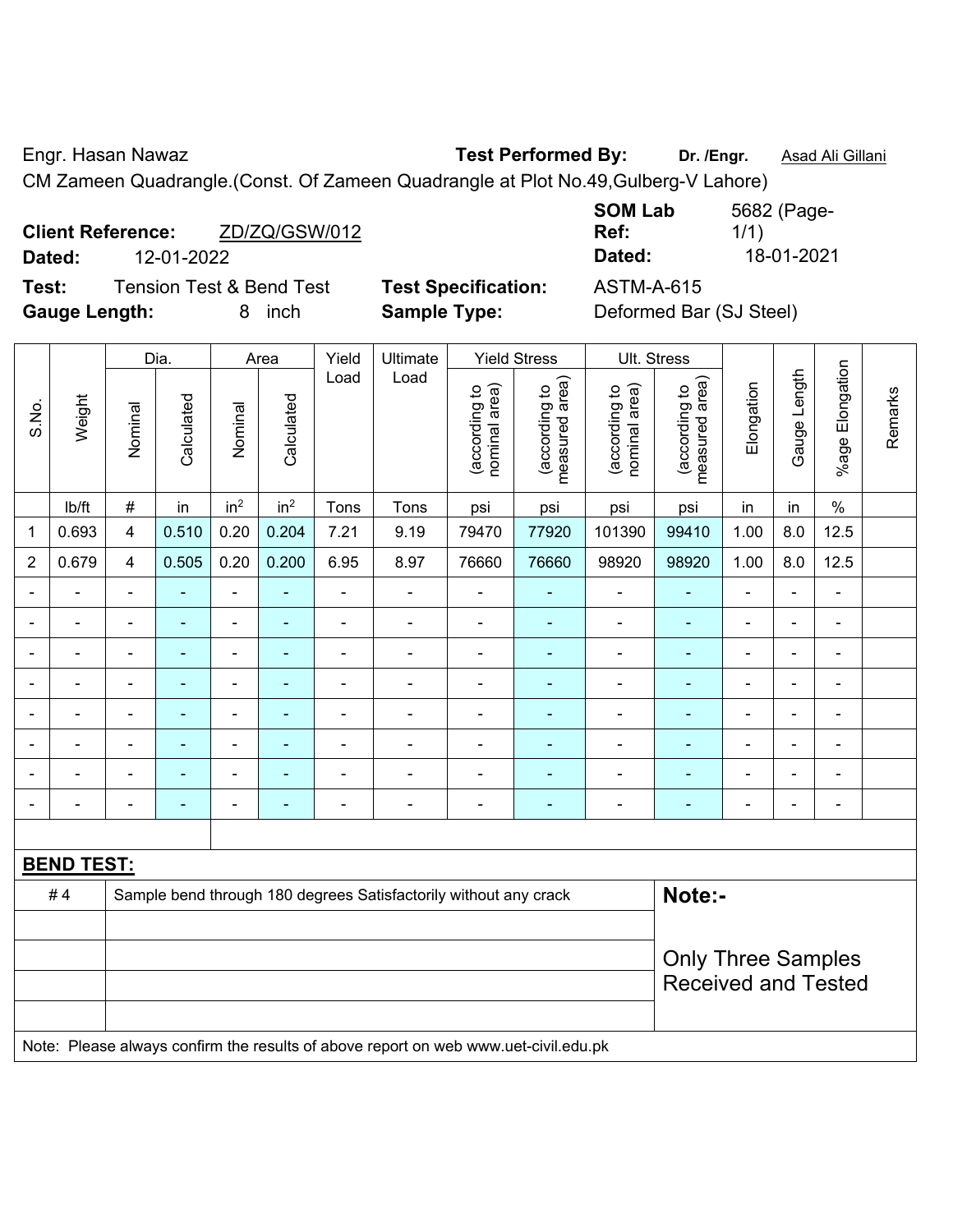Engr. Javed Asad **Test Performed By:** Dr. /Engr. **SAsad Ali Gillani** Company Company Company Company Company Company

CRE Jalapur Irrigation Project Consultants.(Hydraulic Structures Of Jalalpur Canal Irrigation Project)

|                      | <b>Client Reference:</b> | JIPIC/TECH/CRE/348                  |                            | <b>SOM Lab</b><br>Ref:                 | 5684 (Page-<br>1/1) |
|----------------------|--------------------------|-------------------------------------|----------------------------|----------------------------------------|---------------------|
| Dated:               | 17-01-2022               |                                     |                            | Dated:                                 | 18-01-2022          |
| Test:                |                          | <b>Tension Test &amp; Bend Test</b> | <b>Test Specification:</b> | <b>ASTM-A-615</b><br>Deformed Bar (Pak |                     |
| <b>Gauge Length:</b> |                          | inch                                | <b>Sample Type:</b>        | Steel)                                 |                     |

|                              |                   |                          | Dia.                     |                              | Area                     | Yield                                                            | Ultimate                 |                                | <b>Yield Stress</b>             |                                | Ult. Stress                     |                          |                          |                              |         |
|------------------------------|-------------------|--------------------------|--------------------------|------------------------------|--------------------------|------------------------------------------------------------------|--------------------------|--------------------------------|---------------------------------|--------------------------------|---------------------------------|--------------------------|--------------------------|------------------------------|---------|
| S.No.                        | Weight            | Nominal                  | Calculated               | Nominal                      | Calculated               | Load                                                             | Load                     | nominal area)<br>(according to | measured area)<br>(according to | nominal area)<br>(according to | measured area)<br>(according to | Elongation               | Gauge Length             | %age Elongation              | Remarks |
|                              | lb/ft             | #                        | in                       | in <sup>2</sup>              | in <sup>2</sup>          | Tons                                                             | Tons                     | psi                            | psi                             | psi                            | psi                             | in                       | in                       | $\%$                         |         |
| 1                            | 1.015             | 5                        | 0.616                    | 0.31                         | 0.298                    | 10.11                                                            | 13.37                    | 71940                          | 74840                           | 95150                          | 98980                           | 1.20                     | 8.0                      | 15.0                         |         |
| 2                            | 1.046             | 5                        | 0.625                    | 0.31                         | 0.307                    | 10.52                                                            | 13.73                    | 74840                          | 75580                           | 97690                          | 98640                           | 1.10                     | 8.0                      | 13.8                         |         |
| Ē,                           |                   | $\blacksquare$           | $\blacksquare$           | $\blacksquare$               | ۰                        | $\blacksquare$                                                   |                          | $\overline{\phantom{a}}$       | $\blacksquare$                  | ÷                              |                                 | ÷                        | ÷                        | $\blacksquare$               |         |
| $\qquad \qquad \blacksquare$ |                   | $\blacksquare$           | $\overline{\phantom{0}}$ | $\qquad \qquad \blacksquare$ | $\overline{\phantom{0}}$ | $\blacksquare$                                                   | $\blacksquare$           | $\overline{\phantom{a}}$       | $\blacksquare$                  | $\overline{\phantom{0}}$       |                                 | $\overline{a}$           | ÷                        | $\qquad \qquad \blacksquare$ |         |
| ٠                            |                   | $\blacksquare$           | $\blacksquare$           | $\blacksquare$               | ÷                        | $\blacksquare$                                                   |                          | $\blacksquare$                 | $\overline{\phantom{a}}$        | $\overline{\phantom{0}}$       |                                 | $\blacksquare$           | $\blacksquare$           | $\blacksquare$               |         |
| $\blacksquare$               |                   | $\overline{\phantom{0}}$ | ۰                        | ۰                            | $\blacksquare$           | $\blacksquare$                                                   |                          | $\blacksquare$                 | $\overline{\phantom{0}}$        | $\overline{\phantom{0}}$       |                                 |                          | ۰                        | $\blacksquare$               |         |
| $\blacksquare$               | $\blacksquare$    | $\blacksquare$           | $\blacksquare$           | $\overline{\phantom{a}}$     | $\blacksquare$           | $\blacksquare$                                                   | $\blacksquare$           | $\blacksquare$                 | $\blacksquare$                  | $\overline{a}$                 | $\blacksquare$                  | $\overline{\phantom{a}}$ | $\overline{\phantom{a}}$ | $\blacksquare$               |         |
|                              |                   | $\overline{\phantom{0}}$ | $\overline{\phantom{0}}$ | ۰                            | ۰                        |                                                                  |                          | $\blacksquare$                 | ÷                               |                                |                                 |                          | $\overline{a}$           | $\blacksquare$               |         |
|                              |                   |                          | $\blacksquare$           | ۰                            |                          |                                                                  |                          |                                |                                 |                                |                                 |                          | ۰                        |                              |         |
| $\qquad \qquad \blacksquare$ |                   | $\overline{\phantom{0}}$ | $\overline{\phantom{0}}$ | $\qquad \qquad \blacksquare$ | ۰                        | $\overline{a}$                                                   | $\overline{\phantom{0}}$ | $\blacksquare$                 | $\blacksquare$                  | $\overline{a}$                 |                                 | $\overline{a}$           | $\overline{a}$           | $\qquad \qquad \blacksquare$ |         |
|                              |                   |                          |                          |                              |                          |                                                                  |                          |                                |                                 |                                |                                 |                          |                          |                              |         |
|                              | <b>BEND TEST:</b> |                          |                          |                              |                          |                                                                  |                          |                                |                                 |                                |                                 |                          |                          |                              |         |
|                              | #5                |                          |                          |                              |                          | Sample bend through 180 degrees Satisfactorily without any crack |                          | Note:-                         |                                 |                                |                                 |                          |                          |                              |         |
|                              |                   |                          |                          |                              |                          |                                                                  |                          |                                |                                 |                                |                                 |                          |                          |                              |         |
|                              |                   |                          |                          |                              |                          |                                                                  |                          |                                |                                 |                                | <b>Only Three Samples</b>       |                          |                          |                              |         |
|                              |                   |                          |                          |                              |                          |                                                                  |                          | <b>Received and Tested</b>     |                                 |                                |                                 |                          |                          |                              |         |

Note: Please always confirm the results of above report on web www.uet-civil.edu.pk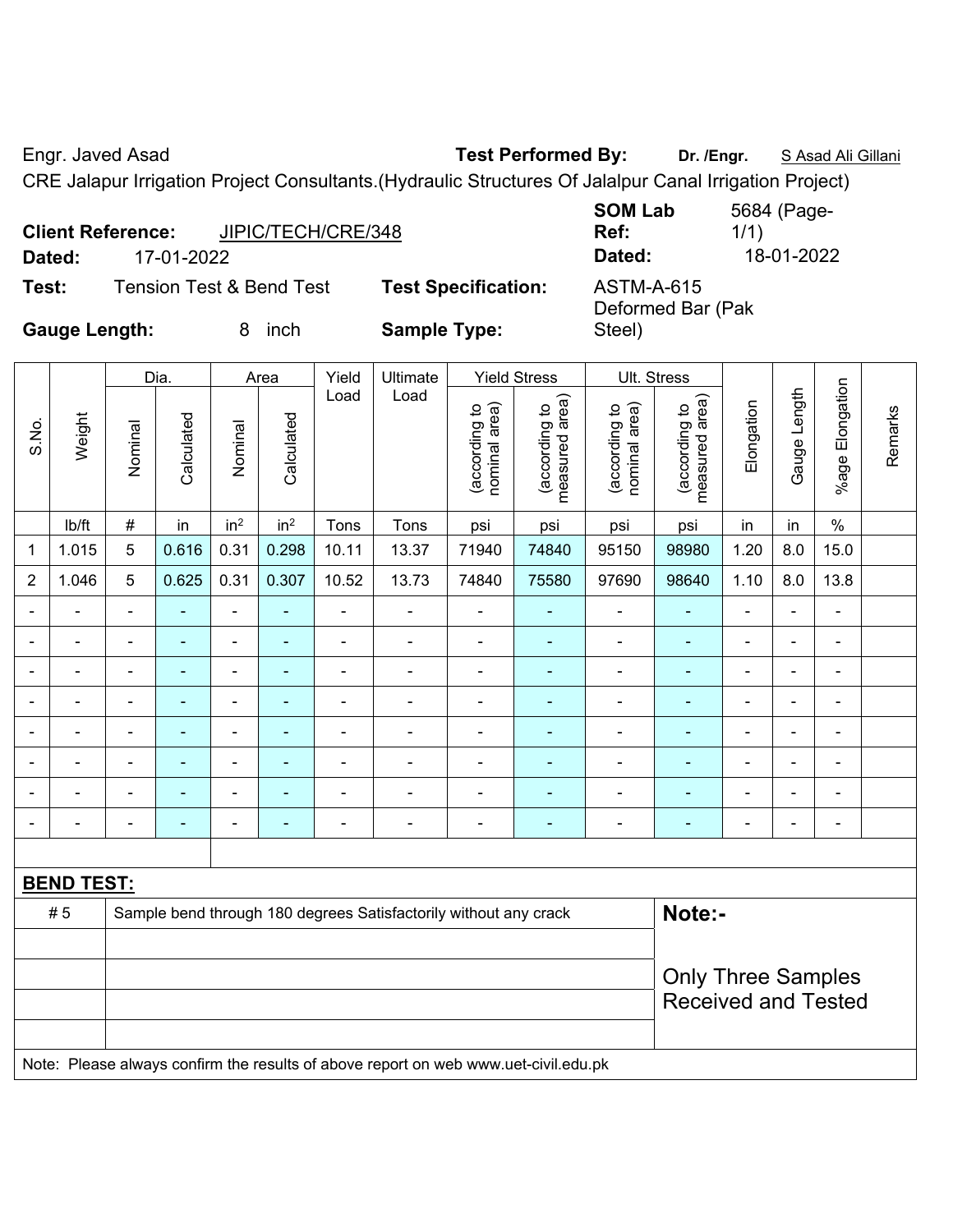|                              | Sub Divisional officer,                          |                |                                                                  |                 |                    |                          |                                                                                                             |                                | <b>Test Performed By:</b>                              |                                                       | Dr. /Engr.                                     |                          |                           | <b>Wasim Abbas</b>           |         |
|------------------------------|--------------------------------------------------|----------------|------------------------------------------------------------------|-----------------|--------------------|--------------------------|-------------------------------------------------------------------------------------------------------------|--------------------------------|--------------------------------------------------------|-------------------------------------------------------|------------------------------------------------|--------------------------|---------------------------|------------------------------|---------|
| Dated:<br>Test:              | <b>Client Reference:</b><br><b>Gauge Length:</b> |                | 18-01-2022<br><b>Tension Test &amp; Bend Test</b>                | Nil<br>8        | inch               |                          | BSD No.1 R.Y.Khan.(Const.Of Bachelor Hostels R.Y.Khan)<br><b>Test Specification:</b><br><b>Sample Type:</b> |                                |                                                        | <b>SOM Lab</b><br>Ref:<br>Dated:<br><b>ASTM-A-615</b> | Deformed Bar                                   | 1/2)                     | 5685 (Page-<br>18-01-2022 |                              |         |
|                              |                                                  |                |                                                                  |                 |                    |                          |                                                                                                             |                                |                                                        |                                                       |                                                |                          |                           |                              |         |
| S.No.                        | Weight                                           | Nominal        | Dia.<br>Calculated                                               | Nominal         | Area<br>Calculated | Yield<br>Load            | Ultimate<br>Load                                                                                            | nominal area)<br>(according to | <b>Yield Stress</b><br>measured area)<br>(according to | nominal area)<br>(according to                        | Ult. Stress<br>measured area)<br>(according to | Elongation               | Gauge Length              | %age Elongation              | Remarks |
|                              | lb/ft                                            | #              | in                                                               | in <sup>2</sup> | in <sup>2</sup>    | Tons                     | Tons                                                                                                        | psi                            | psi                                                    | psi                                                   | psi                                            | in                       | in                        | $\%$                         |         |
| 1                            | 2.386                                            | 8              | 0.945                                                            | 0.79            | 0.701              | 16.23                    | 24.57                                                                                                       | 45310                          | 51060                                                  | 68590                                                 | 77290                                          | 1.80                     | 8.0                       | 22.5                         |         |
| $\overline{2}$               | 1.518                                            | 6              | 0.754                                                            | 0.44            | 0.446              | 11.67                    | 17.15                                                                                                       | 58510                          | 57720                                                  | 85940                                                 | 84790                                          | 1.20                     | 8.0                       | 15.0                         |         |
| 3                            | 0.570                                            | 4              | 0.462                                                            | 0.20            | 0.168              | 4.51                     | 5.88                                                                                                        | 49690                          | 59150                                                  | 64860                                                 | 77220                                          | 1.40                     | 8.0                       | 17.5                         |         |
| $\qquad \qquad \blacksquare$ | $\qquad \qquad \blacksquare$                     | $\blacksquare$ |                                                                  | $\blacksquare$  |                    | $\overline{\phantom{a}}$ | $\blacksquare$                                                                                              | $\blacksquare$                 | ٠                                                      | $\blacksquare$                                        | ÷,                                             | $\blacksquare$           | $\blacksquare$            | $\qquad \qquad \blacksquare$ |         |
| $\blacksquare$               | $\blacksquare$                                   | $\blacksquare$ |                                                                  | $\blacksquare$  |                    |                          | $\blacksquare$                                                                                              | $\blacksquare$                 | $\blacksquare$                                         | $\blacksquare$                                        | ÷                                              | $\blacksquare$           | $\blacksquare$            | $\blacksquare$               |         |
|                              |                                                  |                |                                                                  |                 |                    |                          |                                                                                                             |                                |                                                        |                                                       | $\blacksquare$                                 |                          |                           |                              |         |
| $\blacksquare$               |                                                  | $\blacksquare$ |                                                                  | $\blacksquare$  |                    |                          |                                                                                                             | -                              | ۰                                                      |                                                       | -                                              | $\overline{\phantom{0}}$ | $\overline{a}$            | $\blacksquare$               |         |
| $\overline{\phantom{a}}$     | $\blacksquare$                                   | $\blacksquare$ | $\blacksquare$                                                   | $\overline{a}$  | $\blacksquare$     |                          | $\blacksquare$                                                                                              | -                              | ٠                                                      | $\overline{\phantom{0}}$                              | ۰                                              | $\blacksquare$           | $\overline{\phantom{0}}$  | $\blacksquare$               |         |
| $\blacksquare$               | $\overline{a}$                                   | $\blacksquare$ | $\blacksquare$                                                   | $\overline{a}$  | $\blacksquare$     |                          |                                                                                                             | -                              | ٠                                                      | $\overline{\phantom{0}}$                              | ۰                                              | $\overline{\phantom{a}}$ | -                         | $\overline{\phantom{a}}$     |         |
|                              |                                                  |                |                                                                  |                 |                    |                          |                                                                                                             |                                |                                                        |                                                       | -                                              | $\blacksquare$           |                           |                              |         |
|                              | <b>BEND TEST:</b>                                |                |                                                                  |                 |                    |                          |                                                                                                             |                                |                                                        |                                                       |                                                |                          |                           |                              |         |
|                              | # 8                                              |                |                                                                  |                 |                    |                          | Sample bend through 180 degrees Satisfactorily without any crack                                            |                                |                                                        |                                                       | Note:-                                         |                          |                           |                              |         |
|                              | #6                                               |                |                                                                  |                 |                    |                          | Sample bend through 180 degrees Satisfactorily without any crack                                            |                                |                                                        |                                                       |                                                |                          |                           |                              |         |
|                              | #4                                               |                | Sample bend through 180 degrees Satisfactorily without any crack |                 |                    |                          | <b>Only Six Samples</b><br><b>Received and Tested</b>                                                       |                                |                                                        |                                                       |                                                |                          |                           |                              |         |
|                              |                                                  |                |                                                                  |                 |                    |                          | Note: Please always confirm the results of above report on web www.uet-civil.edu.pk                         |                                |                                                        |                                                       |                                                |                          |                           |                              |         |
|                              |                                                  |                |                                                                  |                 |                    |                          |                                                                                                             |                                |                                                        |                                                       |                                                |                          |                           |                              |         |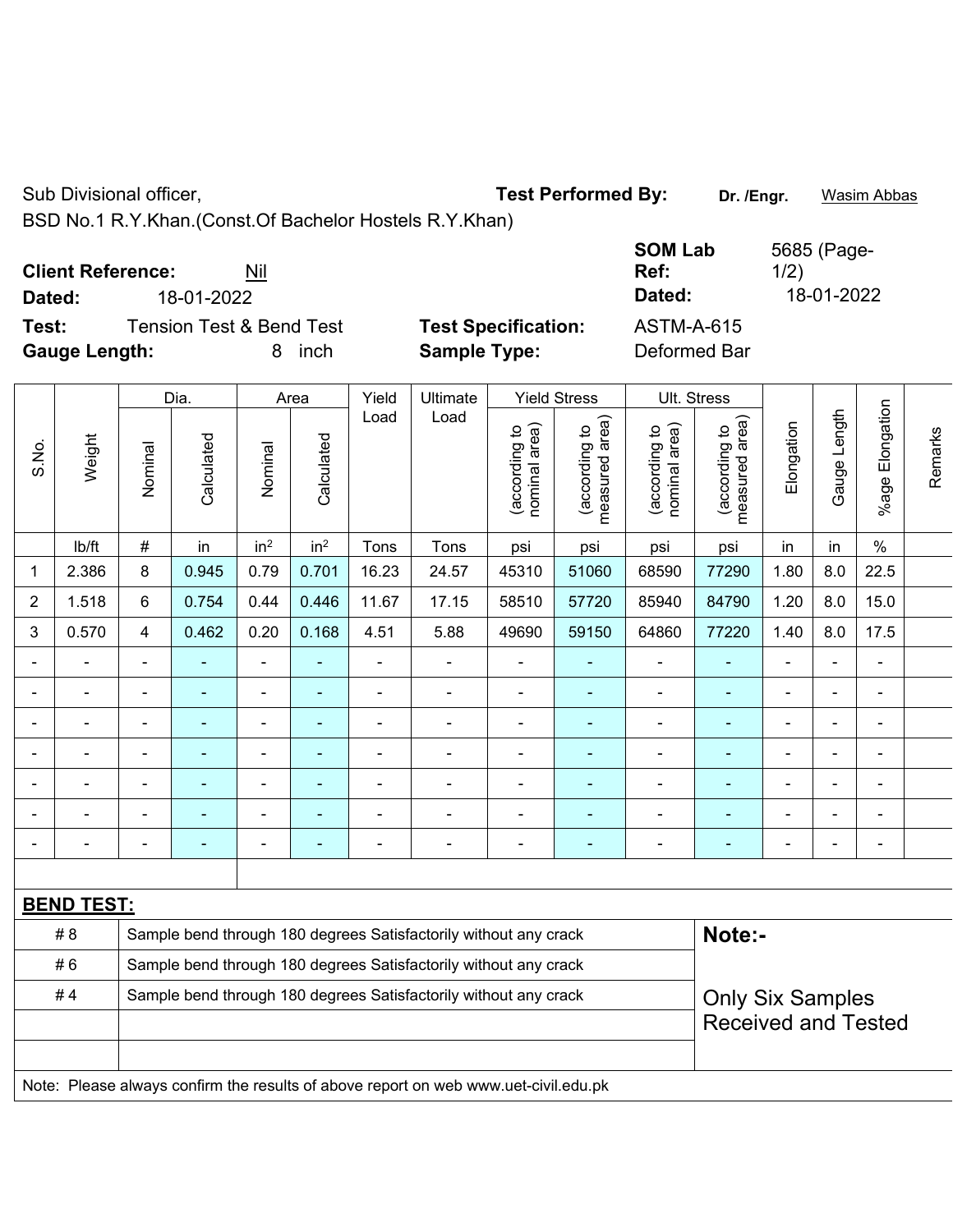Sub Divisional officer, **Test Performed By:** Dr. /Engr. **Wasim Abbas** 

BSD Khanpur.(Degree College For Boys NawanKot Tehsil Khanpur)

| <b>Client Reference:</b><br>Nil<br>18-01-2022<br>Dated: |                            | <b>SOM Lab</b><br>Ref:<br>Dated: | 5685 (Page-<br>2/2)<br>18-01-2022 |
|---------------------------------------------------------|----------------------------|----------------------------------|-----------------------------------|
| Test:<br><b>Tension Test &amp; Bend Test</b>            | <b>Test Specification:</b> | <b>ASTM-A-615</b>                |                                   |
| <b>Gauge Length:</b><br>inch<br>8                       | <b>Sample Type:</b>        | Deformed Bar                     |                                   |

|       |                                                                                     |                | Dia.                                                                                        |                 | Area            | Yield<br>Ultimate |                                                                  |                                | <b>Yield Stress</b>             |                                | Ult. Stress                     |                |                |                         |         |
|-------|-------------------------------------------------------------------------------------|----------------|---------------------------------------------------------------------------------------------|-----------------|-----------------|-------------------|------------------------------------------------------------------|--------------------------------|---------------------------------|--------------------------------|---------------------------------|----------------|----------------|-------------------------|---------|
| S.No. | Weight                                                                              | Nominal        | Calculated                                                                                  | Nominal         | Calculated      | Load              | Load                                                             | nominal area)<br>(according to | (according to<br>measured area) | nominal area)<br>(according to | (according to<br>measured area) | Elongation     | Gauge Length   | Elongation<br>$%$ age I | Remarks |
|       | lb/ft                                                                               | $\#$           | in                                                                                          | in <sup>2</sup> | in <sup>2</sup> | Tons              | Tons                                                             | psi                            | psi                             | psi                            | psi                             | in             | in             | $\%$                    |         |
| 1     | 2.398                                                                               | 8              | 0.947                                                                                       | 0.79            | 0.705           | 16.48             | 24.72                                                            | 46020                          | 51570                           | 69010                          | 77330                           | 1.90           | 8.0            | 23.8                    |         |
| 2     | 1.523                                                                               | 6              | 0.755                                                                                       | 0.44            | 0.448           | 11.42             | 17.07                                                            | 57230                          | 56210                           | 85590                          | 84060                           | 1.40           | 8.0            | 17.5                    |         |
| 3     | 0.567                                                                               | $\overline{4}$ | 0.461                                                                                       | 0.20            | 0.167           | 4.54              | 5.91                                                             | 50030                          | 59910                           | 65200                          | 78080                           | 1.40           | 8.0            | 17.5                    |         |
|       |                                                                                     | $\blacksquare$ | ä,                                                                                          | ÷,              | $\blacksquare$  | ä,                | $\blacksquare$                                                   | $\overline{a}$                 | ٠                               | $\overline{\phantom{a}}$       | ٠                               | $\blacksquare$ | ä,             | $\blacksquare$          |         |
|       | $\blacksquare$                                                                      | $\blacksquare$ | $\blacksquare$                                                                              | ÷,              | $\blacksquare$  |                   |                                                                  | $\overline{a}$                 | $\blacksquare$                  | $\overline{\phantom{a}}$       | $\blacksquare$                  | ×,             | ä,             | $\blacksquare$          |         |
|       | $\blacksquare$                                                                      | $\blacksquare$ | ÷                                                                                           | $\blacksquare$  | ٠               | $\blacksquare$    |                                                                  | $\blacksquare$                 | $\blacksquare$                  | $\blacksquare$                 | $\blacksquare$                  | ÷,             | $\blacksquare$ | $\blacksquare$          |         |
|       |                                                                                     |                |                                                                                             | $\blacksquare$  |                 |                   |                                                                  | $\blacksquare$                 |                                 | $\blacksquare$                 | $\blacksquare$                  |                |                | Ē,                      |         |
|       |                                                                                     |                |                                                                                             | $\blacksquare$  |                 |                   |                                                                  | Ē,                             |                                 |                                |                                 |                | L,             | $\blacksquare$          |         |
|       |                                                                                     |                |                                                                                             | ٠               |                 |                   |                                                                  | $\overline{\phantom{a}}$       |                                 |                                |                                 |                | L,             | $\blacksquare$          |         |
|       |                                                                                     |                |                                                                                             | ÷               | $\blacksquare$  |                   | $\blacksquare$                                                   | $\blacksquare$                 | $\overline{\phantom{0}}$        | ÷                              | $\blacksquare$                  | ä,             | ÷              | $\blacksquare$          |         |
|       |                                                                                     |                |                                                                                             |                 |                 |                   |                                                                  |                                |                                 |                                |                                 |                |                |                         |         |
|       | <b>BEND TEST:</b>                                                                   |                |                                                                                             |                 |                 |                   |                                                                  |                                |                                 |                                |                                 |                |                |                         |         |
|       | # 8                                                                                 |                |                                                                                             |                 |                 |                   | Sample bend through 180 degrees Satisfactorily without any crack |                                |                                 |                                | Note:-                          |                |                |                         |         |
|       | #6                                                                                  |                |                                                                                             |                 |                 |                   | Sample bend through 180 degrees Satisfactorily without any crack |                                |                                 |                                |                                 |                |                |                         |         |
|       | #4                                                                                  |                | Sample bend through 180 degrees Satisfactorily without any crack<br><b>Only Six Samples</b> |                 |                 |                   |                                                                  |                                |                                 |                                |                                 |                |                |                         |         |
|       |                                                                                     |                |                                                                                             |                 |                 |                   |                                                                  |                                |                                 |                                | <b>Received and Tested</b>      |                |                |                         |         |
|       |                                                                                     |                |                                                                                             |                 |                 |                   |                                                                  |                                |                                 |                                |                                 |                |                |                         |         |
|       | Note: Please always confirm the results of above report on web www.uet-civil.edu.pk |                |                                                                                             |                 |                 |                   |                                                                  |                                |                                 |                                |                                 |                |                |                         |         |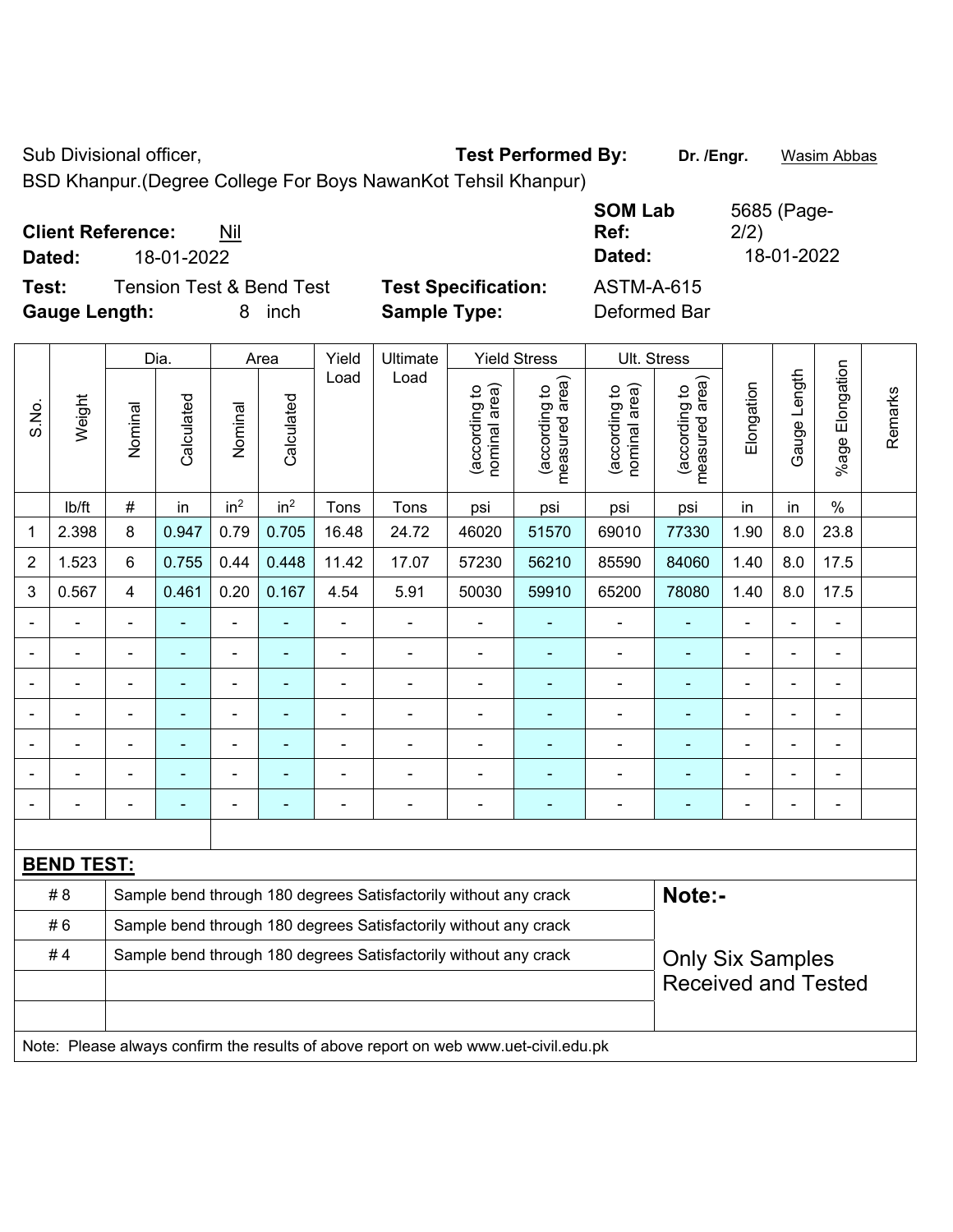Sub Divisional officer, **Test Performed By:** Dr. /Engr. **Asad Ali Gillani** Associated By: Dr. /Engr. **Asad Ali Gillani** 

BSD No.2 Lhr.(Extension Of Government Hospital Samanabad Distt Lahore)

| <b>Client Reference:</b><br>Dated: | 07-12-2021                          | 938/2nd    |                            | <b>SOM Lab</b><br>Ref:<br>Dated: | 5686 (Page-<br>1/1)<br>18-01-2022 |
|------------------------------------|-------------------------------------|------------|----------------------------|----------------------------------|-----------------------------------|
| Test:                              | <b>Tension Test &amp; Bend Test</b> |            | <b>Test Specification:</b> | <b>ASTM-A-615</b>                |                                   |
| <b>Gauge Length:</b>               |                                     | inch<br>8. | <b>Sample Type:</b>        | Deformed Bar                     |                                   |

|                |                   |                                                                                                | Dia.           |                 | Area            | Yield<br>Ultimate |                                                                                     |                                | <b>Yield Stress</b>             |                                | Ult. Stress                     |                |              |                       |         |
|----------------|-------------------|------------------------------------------------------------------------------------------------|----------------|-----------------|-----------------|-------------------|-------------------------------------------------------------------------------------|--------------------------------|---------------------------------|--------------------------------|---------------------------------|----------------|--------------|-----------------------|---------|
| S.No.          | Weight            | Nominal                                                                                        | Calculated     | Nominal         | Calculated      | Load              | Load                                                                                | nominal area)<br>(according to | (according to<br>measured area) | nominal area)<br>(according to | (according to<br>measured area) | Elongation     | Gauge Length | Elongation<br>$%$ age | Remarks |
|                | lb/ft             | $\#$                                                                                           | in             | in <sup>2</sup> | in <sup>2</sup> | Tons              | Tons                                                                                | psi                            | psi                             | psi                            | psi                             | in             | in           | $\%$                  |         |
| 1              | 2.674             | 8                                                                                              | 1.000          | 0.79            | 0.786           | 20.25             | 30.68                                                                               | 56550                          | 56840                           | 85660                          | 86100                           | 1.80           | 8.0          | 22.5                  |         |
| $\overline{2}$ | 2.568             | 8                                                                                              | 0.980          | 0.79            | 0.755           | 19.78             | 30.09                                                                               | 55210                          | 57770                           | 84010                          | 87900                           | 2.00           | 8.0          | 25.0                  |         |
| 3              | 1.510             | 6                                                                                              | 0.752          | 0.44            | 0.444           | 11.44             | 17.69                                                                               | 57330                          | 56810                           | 88650                          | 87850                           | 1.60           | 8.0          | 20.0                  |         |
| 4              | 1.485             | 6                                                                                              | 0.745          | 0.44            | 0.436           | 11.79             | 17.40                                                                               | 59120                          | 59660                           | 87220                          | 88020                           | 1.50           | 8.0          | 18.8                  |         |
| 5              | 0.649             | 4                                                                                              | 0.493          | 0.20            | 0.191           | 6.65              | 10.27                                                                               | 73290                          | 76750                           | 113200                         | 118530                          | 0.90           | 8.0          | 11.3                  |         |
| 6              | 0.653             | 4                                                                                              | 0.494          | 0.20            | 0.192           | 6.70              | 10.27                                                                               | 73850                          | 76930                           | 113200                         | 117910                          | 1.00           | 8.0          | 12.5                  |         |
|                |                   | $\blacksquare$                                                                                 | $\blacksquare$ | ÷,              |                 | $\blacksquare$    | $\blacksquare$                                                                      | $\blacksquare$                 | $\blacksquare$                  | $\blacksquare$                 |                                 | $\blacksquare$ | ÷,           | ä,                    |         |
|                |                   |                                                                                                | ۰              | -               | ٠               |                   |                                                                                     | $\blacksquare$                 |                                 | $\blacksquare$                 |                                 |                |              | Ē,                    |         |
|                |                   |                                                                                                |                |                 |                 |                   |                                                                                     |                                |                                 | $\blacksquare$                 |                                 |                |              |                       |         |
|                |                   |                                                                                                |                | ٠               |                 |                   | ÷                                                                                   |                                |                                 | ٠                              |                                 |                | ÷            | Ē,                    |         |
|                |                   |                                                                                                |                |                 |                 |                   |                                                                                     |                                |                                 |                                |                                 |                |              |                       |         |
|                | <b>BEND TEST:</b> |                                                                                                |                |                 |                 |                   |                                                                                     |                                |                                 |                                |                                 |                |              |                       |         |
|                | $Sr# (1-2)$       |                                                                                                |                |                 |                 |                   | Sample bend through 180 degrees Satisfactorily without any crack                    |                                |                                 |                                | Note:-                          |                |              |                       |         |
|                | $Sr$ # (3-4)      |                                                                                                |                |                 |                 |                   | Sample bend through 180 degrees Satisfactorily without any crack                    |                                |                                 |                                |                                 |                |              |                       |         |
|                | $Sr$ # (5-6)      | Sample bend through 180 degrees Satisfactorily without any crack<br><b>Only Twelve Samples</b> |                |                 |                 |                   |                                                                                     |                                |                                 |                                |                                 |                |              |                       |         |
|                |                   |                                                                                                |                |                 |                 |                   |                                                                                     |                                |                                 |                                | <b>Received and Tested</b>      |                |              |                       |         |
|                |                   |                                                                                                |                |                 |                 |                   |                                                                                     |                                |                                 |                                |                                 |                |              |                       |         |
|                |                   |                                                                                                |                |                 |                 |                   | Note: Please always confirm the results of above report on web www.uet-civil.edu.pk |                                |                                 |                                |                                 |                |              |                       |         |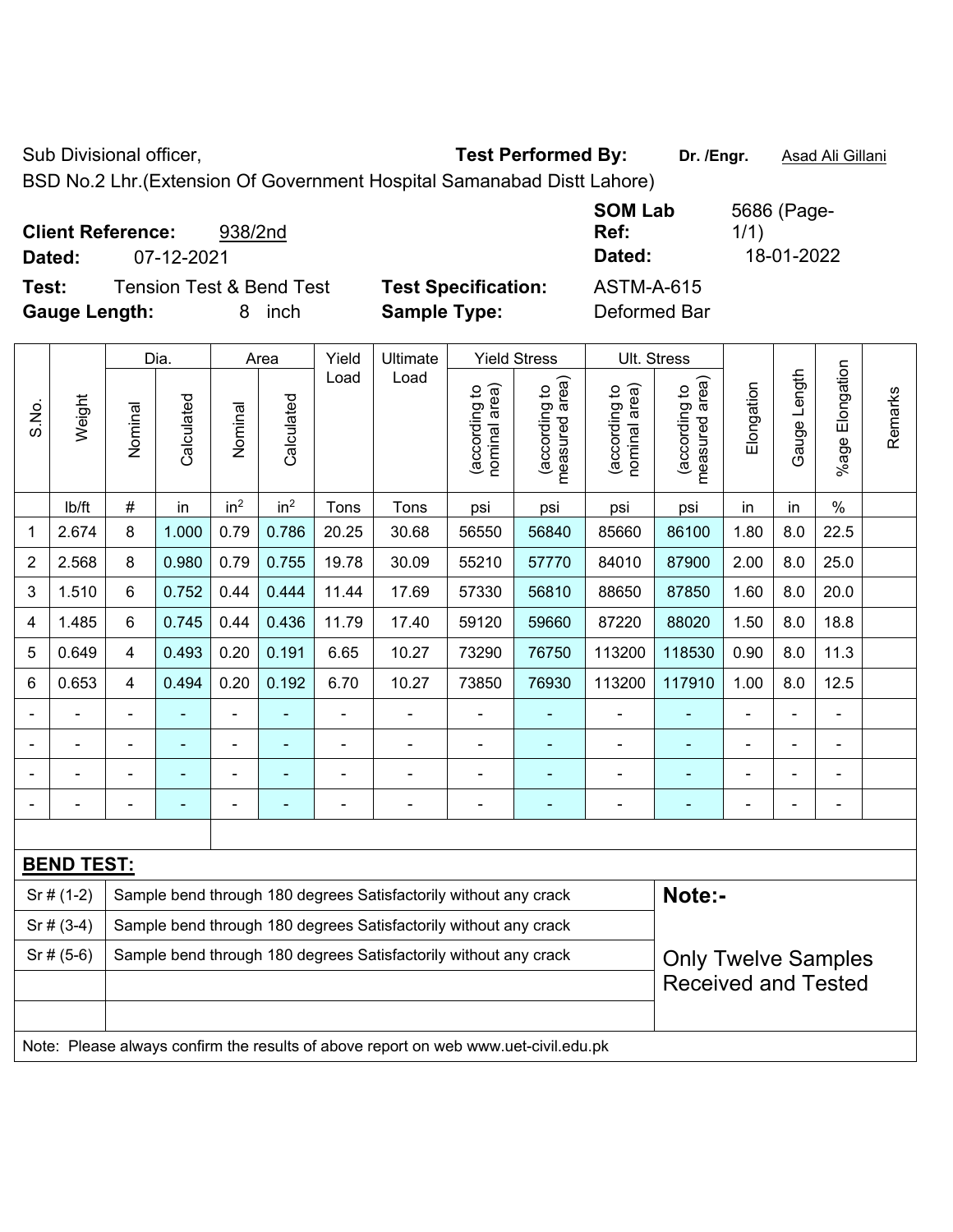| <b>Client Reference:</b> |            | IHPL/Steel/0166                     |                            |
|--------------------------|------------|-------------------------------------|----------------------------|
| Dated:                   | 17-01-2022 |                                     |                            |
| Test:                    |            | <b>Tension Test &amp; Bend Test</b> | <b>Test Specification:</b> |

**Test Specification:** ASTM-A-615<br> **Sample Type:** Deformed Bai **Gauge Length:** 8 inch **Sample Type:** Deformed Bar

**SOM Lab Ref:**  5687 (Page-1/1) **Dated:** 17-01-2022 **Dated:** 18-01-2022

|                          |                                                                                     |                                                                  | Dia.                     |                 | Area            | Yield                  | Ultimate                                                         |                                | <b>Yield Stress</b>                         |                                | Ult. Stress                     |                          |                |                       |         |
|--------------------------|-------------------------------------------------------------------------------------|------------------------------------------------------------------|--------------------------|-----------------|-----------------|------------------------|------------------------------------------------------------------|--------------------------------|---------------------------------------------|--------------------------------|---------------------------------|--------------------------|----------------|-----------------------|---------|
| S.No.                    | Weight                                                                              | Nominal                                                          | Calculated               | Nominal         | Calculated      | Load                   | Load                                                             | nominal area)<br>(according to | (according to<br>measured area)<br>measured | nominal area)<br>(according to | (according to<br>measured area) | Elongation               | Gauge Length   | Elongation<br>$%$ age | Remarks |
|                          | lb/ft                                                                               | $\#$                                                             | in                       | in <sup>2</sup> | in <sup>2</sup> | Tons                   | Tons                                                             | psi                            | psi                                         | psi                            | psi                             | in                       | in             | $\%$                  |         |
| 1                        | 1.599                                                                               | 6                                                                | 0.774                    | 0.44            | 0.470           | 15.24                  | 19.72                                                            | 76390                          | 71510                                       | 98870                          | 92560                           | 1.30                     | 8.0            | 16.3                  |         |
| 2                        | 1.479                                                                               | 6                                                                | 0.744                    | 0.44            | 0.435           | 15.65                  | 19.75                                                            | 78430                          | 79330                                       | 98970                          | 100110                          | 1.30                     | 8.0            | 16.3                  |         |
| 3                        | 1.469                                                                               | 6                                                                | 0.742                    | 0.44            | 0.432           | 13.99                  | 18.25                                                            | 70100                          | 71400                                       | 91460                          | 93160                           | 1.40                     | 8.0            | 17.5                  |         |
|                          |                                                                                     | $\blacksquare$                                                   | ÷                        | L.              | ä,              | ä,                     | ä,                                                               | $\blacksquare$                 | $\overline{\phantom{a}}$                    | ÷,                             | ÷,                              | $\overline{\phantom{0}}$ |                | $\blacksquare$        |         |
|                          |                                                                                     |                                                                  | $\blacksquare$           | $\blacksquare$  | $\blacksquare$  |                        | ÷                                                                | $\blacksquare$                 | $\blacksquare$                              | ä,                             | ä,                              | $\overline{\phantom{0}}$ |                | $\blacksquare$        |         |
|                          |                                                                                     |                                                                  |                          |                 |                 |                        |                                                                  |                                |                                             |                                |                                 |                          |                |                       |         |
|                          |                                                                                     |                                                                  | ۰                        |                 |                 |                        | ÷                                                                |                                |                                             | ÷                              |                                 | ÷                        |                |                       |         |
| $\overline{\phantom{0}}$ |                                                                                     | $\blacksquare$                                                   | $\overline{\phantom{0}}$ | ۰               |                 |                        | ÷                                                                | $\blacksquare$                 | $\overline{\phantom{a}}$                    | -                              | ۰                               | $\blacksquare$           | $\blacksquare$ | ÷                     |         |
| $\overline{\phantom{0}}$ |                                                                                     | $\blacksquare$                                                   | $\blacksquare$           | $\overline{a}$  |                 |                        | ÷.                                                               | $\blacksquare$                 | $\overline{\phantom{a}}$                    | ۰                              | $\blacksquare$                  | $\blacksquare$           | ۰              | $\blacksquare$        |         |
|                          |                                                                                     |                                                                  | $\blacksquare$           |                 |                 |                        | ÷.                                                               |                                | $\blacksquare$                              | ÷                              | ÷                               | $\blacksquare$           | $\blacksquare$ | $\blacksquare$        |         |
|                          | <b>Witnessed By:</b>                                                                |                                                                  |                          |                 |                 | Engr.Rafi Ullah (IHPL) |                                                                  |                                |                                             |                                |                                 |                          |                |                       |         |
|                          | <b>BEND TEST:</b>                                                                   |                                                                  |                          |                 |                 |                        |                                                                  |                                |                                             |                                |                                 |                          |                |                       |         |
|                          | #6                                                                                  |                                                                  |                          |                 |                 |                        | Sample bend through 180 degrees Satisfactorily without any crack |                                |                                             |                                | Note:-                          |                          |                |                       |         |
|                          | #6                                                                                  | Sample bend through 180 degrees Satisfactorily without any crack |                          |                 |                 |                        |                                                                  |                                |                                             |                                |                                 |                          |                |                       |         |
|                          |                                                                                     | <b>Only Five Samples</b>                                         |                          |                 |                 |                        |                                                                  |                                |                                             |                                |                                 |                          |                |                       |         |
|                          |                                                                                     |                                                                  |                          |                 |                 |                        |                                                                  |                                |                                             |                                | <b>Received and Tested</b>      |                          |                |                       |         |
|                          |                                                                                     |                                                                  |                          |                 |                 |                        |                                                                  |                                |                                             |                                |                                 |                          |                |                       |         |
|                          | Note: Please always confirm the results of above report on web www.uet-civil.edu.pk |                                                                  |                          |                 |                 |                        |                                                                  |                                |                                             |                                |                                 |                          |                |                       |         |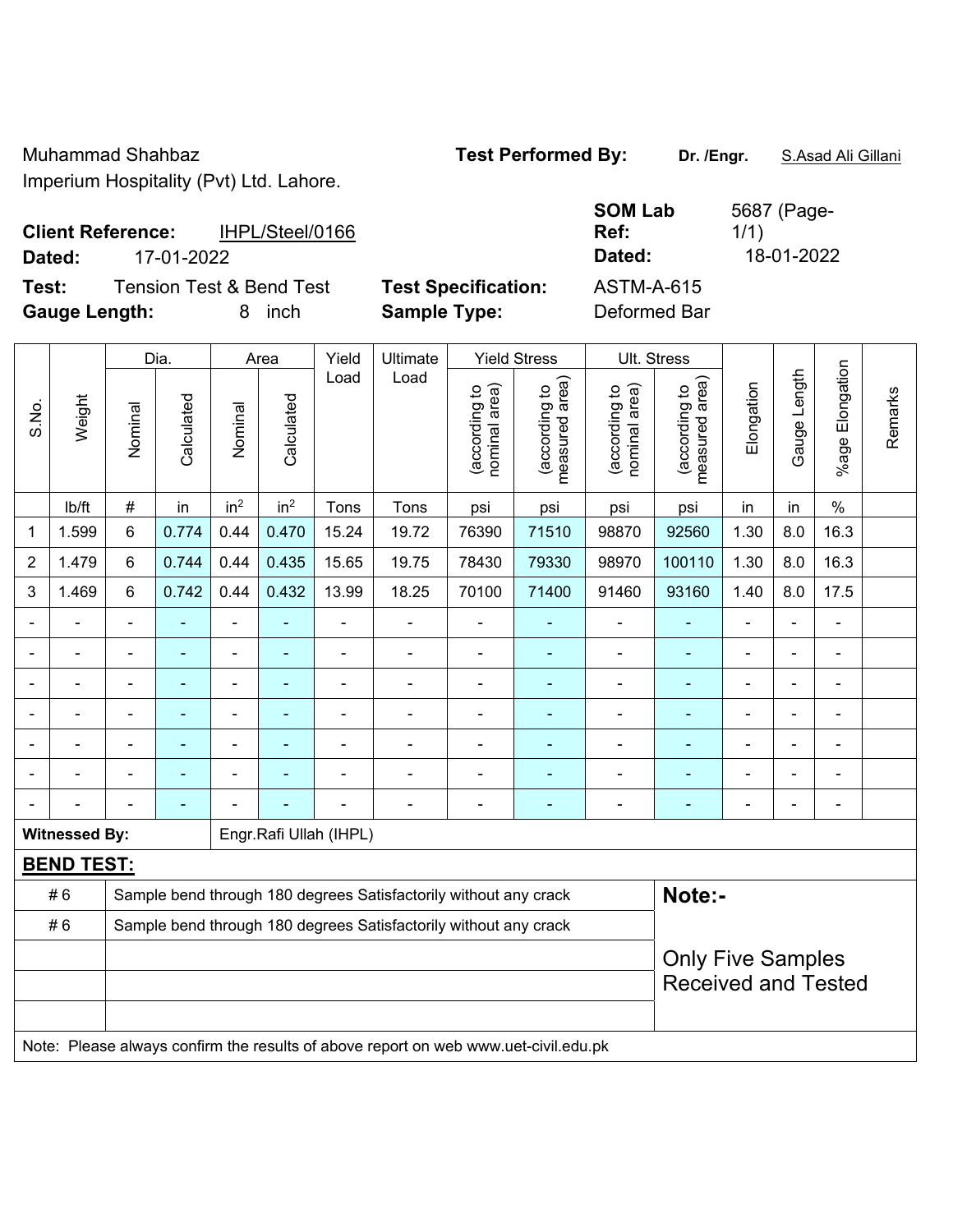| <b>Client Reference:</b><br>IHPL/Steel/0165<br>17-01-2022<br>Dated:          |                                                   | <b>SOM Lab</b><br>Ref:<br>Dated:  | 5688 (Page-<br>1/1)<br>18-01-2022 |
|------------------------------------------------------------------------------|---------------------------------------------------|-----------------------------------|-----------------------------------|
| <b>Tension Test &amp; Bend Test</b><br>Test:<br><b>Gauge Length:</b><br>inch | <b>Test Specification:</b><br><b>Sample Type:</b> | <b>ASTM-A-615</b><br>Deformed Bar |                                   |

|                |                      |                                                        | Dia.       |                 | Area                     | Yield                  | Ultimate                                                                            |                                | <b>Yield Stress</b>             |                                | Ult. Stress                     |                |              |                       |         |
|----------------|----------------------|--------------------------------------------------------|------------|-----------------|--------------------------|------------------------|-------------------------------------------------------------------------------------|--------------------------------|---------------------------------|--------------------------------|---------------------------------|----------------|--------------|-----------------------|---------|
| S.No.          | Weight               | Nominal                                                | Calculated | Nominal         | Calculated               | Load                   | Load                                                                                | (according to<br>nominal area) | (according to<br>measured area) | nominal area)<br>(according to | (according to<br>measured area) | Elongation     | Gauge Length | Elongation<br>$%$ age | Remarks |
|                | lb/ft                | $\#$                                                   | in         | in <sup>2</sup> | in <sup>2</sup>          | Tons                   | Tons                                                                                | psi                            | psi                             | psi                            | psi                             | in             | in           | $\frac{0}{0}$         |         |
| 1              | 0.685                | $\overline{4}$                                         | 0.506      | 0.20            | 0.201                    | 6.85                   | 9.12                                                                                | 75540                          | 75170                           | 100610                         | 100110                          | 1.10           | 8.0          | 13.8                  |         |
| $\overline{2}$ | 0.705                | $\overline{4}$                                         | 0.513      | 0.20            | 0.207                    | 7.16                   | 9.53                                                                                | 78910                          | 76240                           | 105100                         | 101550                          | 1.20           | 8.0          | 15.0                  |         |
| 3              | 0.703                | $\overline{4}$                                         | 0.513      | 0.20            | 0.207                    | 7.08                   | 9.40                                                                                | 78130                          | 75480                           | 103640                         | 100140                          | 1.20           | 8.0          | 15.0                  |         |
|                |                      | $\blacksquare$                                         | L,         | $\frac{1}{2}$   | $\blacksquare$           | ä,                     | $\blacksquare$                                                                      | ÷,                             | $\blacksquare$                  | $\blacksquare$                 | ÷                               |                |              | $\blacksquare$        |         |
|                |                      |                                                        | L.         | $\blacksquare$  | $\blacksquare$           |                        | $\blacksquare$                                                                      | $\blacksquare$                 | $\sim$                          | $\blacksquare$                 | L.                              |                |              | $\blacksquare$        |         |
|                |                      |                                                        | ÷,         |                 |                          |                        |                                                                                     | $\blacksquare$                 |                                 | $\overline{a}$                 | ۰                               |                |              |                       |         |
|                |                      |                                                        | ÷,         | $\blacksquare$  |                          |                        | $\blacksquare$                                                                      | $\blacksquare$                 | $\blacksquare$                  | $\blacksquare$                 | ٠                               | $\blacksquare$ |              | $\blacksquare$        |         |
| $\blacksquare$ |                      | $\blacksquare$                                         | ÷,         | $\blacksquare$  | $\blacksquare$           | $\blacksquare$         | $\blacksquare$                                                                      | $\blacksquare$                 | $\blacksquare$                  |                                | ۰                               | $\blacksquare$ | ä,           | $\blacksquare$        |         |
| $\overline{a}$ |                      | $\overline{\phantom{a}}$                               | ä,         | $\blacksquare$  | $\blacksquare$           | $\blacksquare$         | $\blacksquare$                                                                      | $\overline{a}$                 | $\blacksquare$                  |                                | ÷,                              | $\blacksquare$ |              | $\blacksquare$        |         |
|                |                      |                                                        | ä,         |                 | $\overline{\phantom{0}}$ |                        | $\blacksquare$                                                                      | $\blacksquare$                 | $\blacksquare$                  |                                | ۰                               | $\blacksquare$ |              | $\blacksquare$        |         |
|                | <b>Witnessed By:</b> |                                                        |            |                 |                          | Engr.Rafi Ullah (IHPL) |                                                                                     |                                |                                 |                                |                                 |                |              |                       |         |
|                | <b>BEND TEST:</b>    |                                                        |            |                 |                          |                        |                                                                                     |                                |                                 |                                |                                 |                |              |                       |         |
|                | #4                   |                                                        |            |                 |                          |                        | Sample bend through 180 degrees Satisfactorily without any crack                    |                                |                                 |                                | Note:-                          |                |              |                       |         |
|                | #4                   |                                                        |            |                 |                          |                        | Sample bend through 180 degrees Satisfactorily without any crack                    |                                |                                 |                                |                                 |                |              |                       |         |
|                |                      | <b>Only Five Samples</b><br><b>Received and Tested</b> |            |                 |                          |                        |                                                                                     |                                |                                 |                                |                                 |                |              |                       |         |
|                |                      |                                                        |            |                 |                          |                        | Note: Please always confirm the results of above report on web www.uet-civil.edu.pk |                                |                                 |                                |                                 |                |              |                       |         |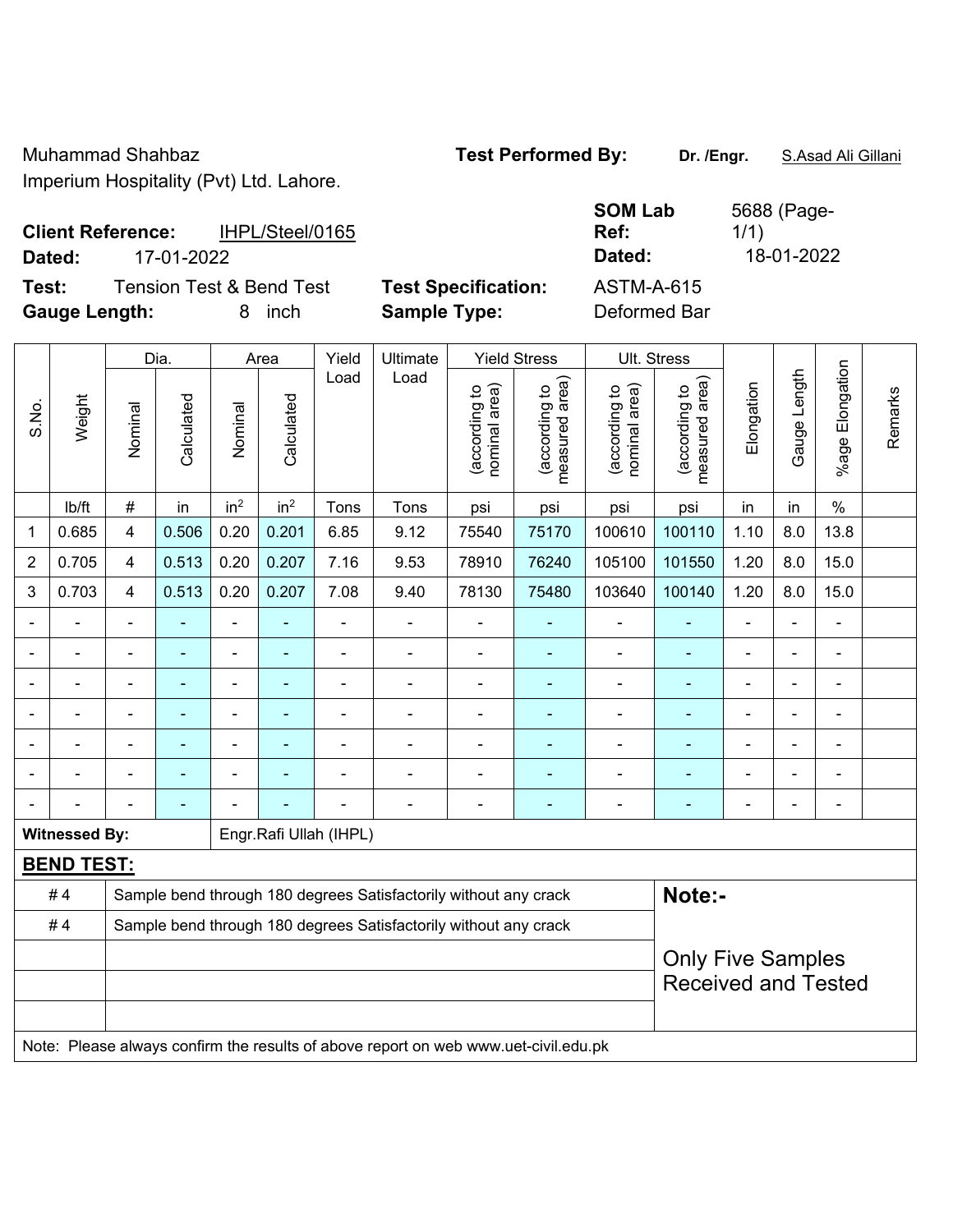Sub Divisional officer, **Test Performed By:** Dr. /Engr. **Asad Ali Gillani** Associated By: Dr. /Engr. **Asad Ali Gillani** 

BSD No.21 Lhr.(Const Of Girls School Building At Sadhoki Lahore In NA-135 Distt. Lahore)

|                          |            |                                     |                            | <b>SOM Lab</b> | 5689 (Page- |
|--------------------------|------------|-------------------------------------|----------------------------|----------------|-------------|
| <b>Client Reference:</b> |            | 2163/21                             |                            | Ref:           | 1/1)        |
| Dated:                   | 18-12-2021 |                                     |                            | Dated:         | 18-01-2022  |
| Test:                    |            | <b>Tension Test &amp; Bend Test</b> | <b>Test Specification:</b> | ASTM-A-615     |             |
| <b>Gauge Length:</b>     |            | inch<br>8.                          | <b>Sample Type:</b>        | Deformed Bar   |             |

|                |                          |                | Dia.                   |                 | Area            | Yield | Ultimate                                                                            |                                | <b>Yield Stress</b>             |                                | Ult. Stress                     |                |                |                         |         |
|----------------|--------------------------|----------------|------------------------|-----------------|-----------------|-------|-------------------------------------------------------------------------------------|--------------------------------|---------------------------------|--------------------------------|---------------------------------|----------------|----------------|-------------------------|---------|
| S.No.          | Weight                   | Nominal        | Calculated             | Nominal         | Calculated      | Load  | Load                                                                                | nominal area)<br>(according to | (according to<br>measured area) | nominal area)<br>(according to | (according to<br>measured area) | Elongation     | Gauge Length   | Elongation<br>$%$ age I | Remarks |
|                | lb/ft                    | $\#$           | in                     | in <sup>2</sup> | in <sup>2</sup> | Tons  | Tons                                                                                | psi                            | psi                             | psi                            | psi                             | in             | in             | $\%$                    |         |
| 1              | 1.476                    | $6\phantom{1}$ | 0.743                  | 0.44            | 0.434           | 15.31 | 19.62                                                                               | 76750                          | 77810                           | 98360                          | 99720                           | 1.00           | 8.0            | 12.5                    |         |
| $\overline{2}$ | 1.465                    | 6              | 0.741                  | 0.44            | 0.431           | 15.55 | 19.83                                                                               | 77920                          | 79550                           | 99380                          | 101460                          | 1.00           | 8.0            | 12.5                    |         |
| 3              | 0.663                    | 4              | 0.498                  | 0.20            | 0.195           | 6.12  | 8.38                                                                                | 67450                          | 69180                           | 92400                          | 94770                           | 1.20           | 8.0            | 15.0                    |         |
| 4              | 0.666                    | $\overline{4}$ | 0.500                  | 0.20            | 0.196           | 6.12  | 8.38                                                                                | 67450                          | 68820                           | 92400                          | 94290                           | 1.10           | 8.0            | 13.8                    |         |
| 5              | 0.379                    | 3              | 0.376                  | 0.11            | 0.111           | 3.77  | 5.30                                                                                | 75620                          | 74940                           | 106280                         | 105320                          | 0.90           | 8.0            | 11.3                    |         |
| 6              | 0.361                    | 3              | 0.367                  | 0.11            | 0.106           | 3.26  | 4.89                                                                                | 65400                          | 67870                           | 98100                          | 101810                          | 0.90           | 8.0            | 11.3                    |         |
|                | $\overline{\phantom{a}}$ | $\blacksquare$ | $\blacksquare$         | $\blacksquare$  | ä,              | L,    | $\overline{\phantom{a}}$                                                            | $\blacksquare$                 | $\blacksquare$                  | $\blacksquare$                 | ÷                               | $\blacksquare$ | $\blacksquare$ | $\blacksquare$          |         |
|                | $\blacksquare$           | $\blacksquare$ | $\blacksquare$         | $\blacksquare$  | $\blacksquare$  | ä,    | ÷,                                                                                  | $\blacksquare$                 | $\blacksquare$                  | $\blacksquare$                 | ÷                               | ä,             | $\blacksquare$ | $\blacksquare$          |         |
|                | $\overline{a}$           |                | $\blacksquare$         | $\blacksquare$  |                 | ä,    | $\blacksquare$                                                                      | $\blacksquare$                 | $\blacksquare$                  | $\blacksquare$                 |                                 | ä,             | ä,             | $\blacksquare$          |         |
|                |                          |                | $\blacksquare$         | $\blacksquare$  | $\sim$          |       | $\blacksquare$                                                                      | $\blacksquare$                 | $\blacksquare$                  | $\blacksquare$                 |                                 | ٠              | ä,             | $\blacksquare$          |         |
|                |                          |                |                        |                 |                 |       |                                                                                     |                                |                                 |                                |                                 |                |                |                         |         |
|                | <b>BEND TEST:</b>        |                |                        |                 |                 |       |                                                                                     |                                |                                 |                                |                                 |                |                |                         |         |
|                | --                       |                | No Bend test performed |                 |                 |       |                                                                                     |                                |                                 |                                | Note:-                          |                |                |                         |         |
|                |                          |                |                        |                 |                 |       |                                                                                     |                                |                                 |                                |                                 |                |                |                         |         |
|                |                          |                |                        |                 |                 |       |                                                                                     |                                |                                 |                                | <b>Only Six Samples</b>         |                |                |                         |         |
|                |                          |                |                        |                 |                 |       |                                                                                     |                                |                                 |                                | <b>Received and Tested</b>      |                |                |                         |         |
|                |                          |                |                        |                 |                 |       |                                                                                     |                                |                                 |                                |                                 |                |                |                         |         |
|                |                          |                |                        |                 |                 |       | Note: Please always confirm the results of above report on web www.uet-civil.edu.pk |                                |                                 |                                |                                 |                |                |                         |         |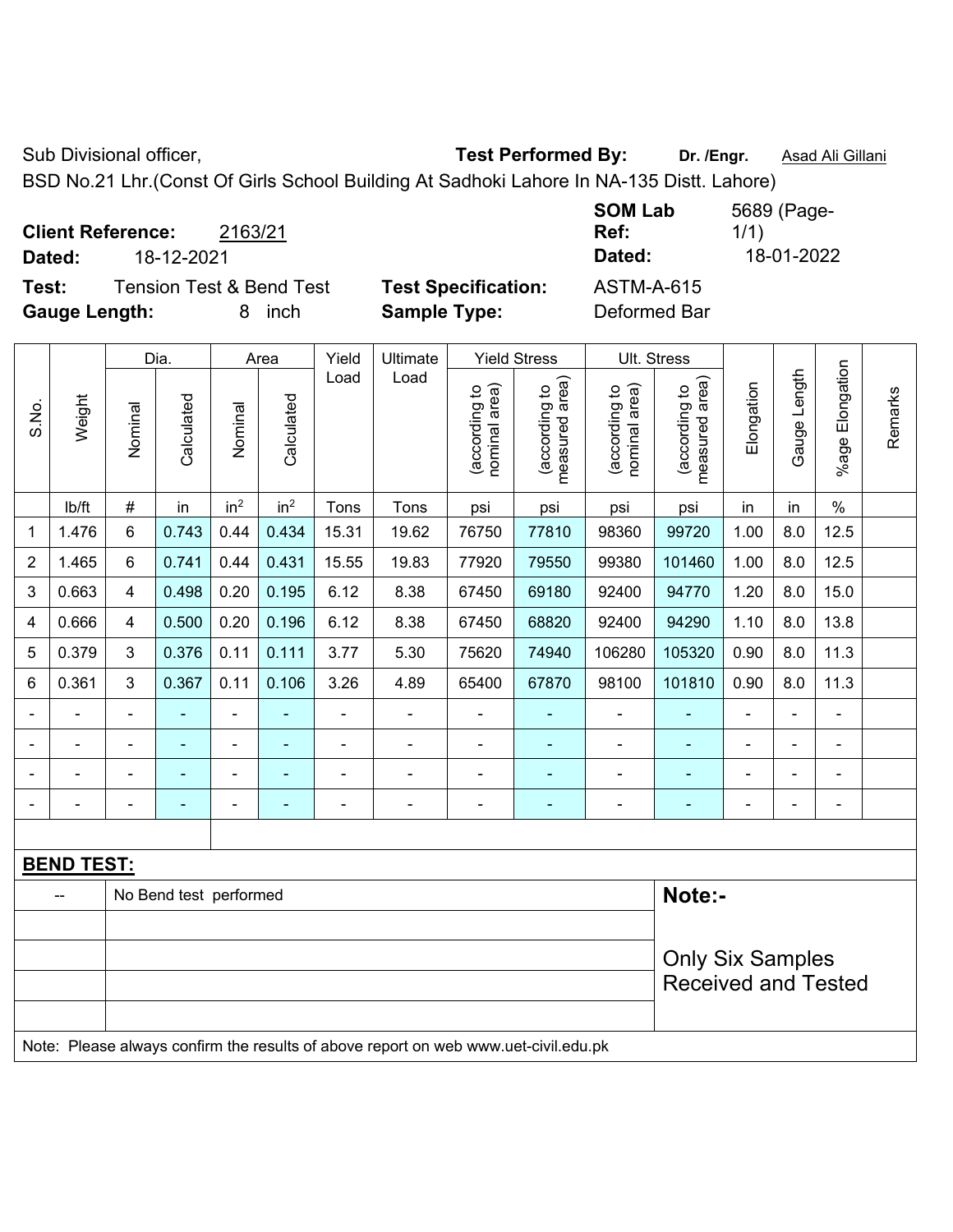Ajmal Kaleem Ullah **Test Performed By:** Dr. /Engr. **Asad Ali Gillani** 

RE AZEA Sialkot Residency.(Const. Of Flyover at Shahabpura Chowk Defence Rd Sialkot)

| <b>Client Reference:</b> |            | AZEA/SLK/SF/22/05 | Ref:   | 1/1        |
|--------------------------|------------|-------------------|--------|------------|
| Dated:                   | 12-01-2022 |                   | Dated: | 18-01-2022 |

**Test:** Tension Test & Bend Test **Test Specification:** ASTM-A-615 **Gauge Length:** 8 inch **Sample Type:** Deformed Bar (Islamabad Premium)

| <b>SOM Lab</b> | 5690 (Page- |
|----------------|-------------|
| Ref:           | 1/1)        |
| Dated:         | 18-01-2022  |

|                |                   |                                                                  | Dia.                                                                                |                 | Area            | Yield          | Ultimate                                                         |                                | <b>Yield Stress</b>             |                                | Ult. Stress                     |                |                         |                           |         |
|----------------|-------------------|------------------------------------------------------------------|-------------------------------------------------------------------------------------|-----------------|-----------------|----------------|------------------------------------------------------------------|--------------------------------|---------------------------------|--------------------------------|---------------------------------|----------------|-------------------------|---------------------------|---------|
| S.No.          | Weight            | Nominal                                                          | Calculated                                                                          | Nominal         | Calculated      | Load           | Load                                                             | nominal area)<br>(according to | (according to<br>measured area) | nominal area)<br>(according to | (according to<br>measured area) | Elongation     | Gauge Length            | Elongation<br>$%$ age $ $ | Remarks |
|                | lb/ft             | $\#$                                                             | in                                                                                  | in <sup>2</sup> | in <sup>2</sup> | Tons           | Tons                                                             | psi                            | psi                             | psi                            | psi                             | in             | in                      | $\%$                      |         |
| 1              | 1.473             | 6                                                                | 0.743                                                                               | 0.44            | 0.433           | 10.40          | 16.38                                                            | 52120                          | 52960                           | 82110                          | 83440                           | 1.50           | 8.0                     | 18.8                      |         |
| 2              | 1.471             | 6                                                                | 0.742                                                                               | 0.44            | 0.432           | 10.30          | 16.38                                                            | 51610                          | 52560                           | 82110                          | 83630                           | 1.50           | 8.0                     | 18.8                      |         |
| 3              | 0.653             | $\overline{4}$                                                   | 0.494                                                                               | 0.20            | 0.192           | 4.91           | 7.26                                                             | 54180                          | 56440                           | 80040                          | 83370                           | 1.60           | 8.0                     | 20.0                      |         |
| $\overline{4}$ | 0.647             | $\overline{4}$                                                   | 0.492                                                                               | 0.20            | 0.190           | 4.91           | 7.24                                                             | 54180                          | 57040                           | 79810                          | 84010                           | 1.60           | 8.0                     | 20.0                      |         |
|                |                   | $\blacksquare$                                                   | $\blacksquare$                                                                      | $\blacksquare$  |                 | ä,             |                                                                  | $\blacksquare$                 | $\blacksquare$                  | $\blacksquare$                 | ٠                               | ä,             | ä,                      | ä,                        |         |
|                | $\blacksquare$    | $\blacksquare$                                                   | $\blacksquare$                                                                      | $\blacksquare$  | ٠               | $\blacksquare$ | ä,                                                               | $\blacksquare$                 | $\blacksquare$                  | $\blacksquare$                 | ٠                               |                | ä,                      | $\blacksquare$            |         |
|                |                   |                                                                  | $\blacksquare$                                                                      | $\blacksquare$  |                 |                |                                                                  | $\blacksquare$                 | $\blacksquare$                  | $\blacksquare$                 | $\blacksquare$                  |                |                         | $\blacksquare$            |         |
|                |                   |                                                                  |                                                                                     | $\blacksquare$  |                 |                |                                                                  |                                |                                 |                                |                                 |                | L,                      | L.                        |         |
|                |                   |                                                                  |                                                                                     | ۰               |                 |                |                                                                  |                                | $\blacksquare$                  |                                |                                 |                | $\overline{a}$          | $\blacksquare$            |         |
|                |                   |                                                                  | $\blacksquare$                                                                      | $\overline{a}$  | ÷               | ä,             | ÷                                                                | $\blacksquare$                 | $\blacksquare$                  | $\blacksquare$                 | ۰                               | $\overline{a}$ | ÷,                      | $\blacksquare$            |         |
|                |                   |                                                                  |                                                                                     |                 |                 |                |                                                                  |                                |                                 |                                |                                 |                |                         |                           |         |
|                | <b>BEND TEST:</b> |                                                                  |                                                                                     |                 |                 |                |                                                                  |                                |                                 |                                |                                 |                |                         |                           |         |
|                | #6                |                                                                  |                                                                                     |                 |                 |                | Sample bend through 180 degrees Satisfactorily without any crack |                                |                                 |                                | Note:-                          |                |                         |                           |         |
|                | #4                | Sample bend through 180 degrees Satisfactorily without any crack |                                                                                     |                 |                 |                |                                                                  |                                |                                 |                                |                                 |                |                         |                           |         |
|                |                   |                                                                  |                                                                                     |                 |                 |                |                                                                  |                                |                                 |                                |                                 |                | <b>Only Six Samples</b> |                           |         |
|                |                   |                                                                  |                                                                                     |                 |                 |                |                                                                  |                                |                                 |                                | <b>Received and Tested</b>      |                |                         |                           |         |
|                |                   |                                                                  |                                                                                     |                 |                 |                |                                                                  |                                |                                 |                                |                                 |                |                         |                           |         |
|                |                   |                                                                  | Note: Please always confirm the results of above report on web www.uet-civil.edu.pk |                 |                 |                |                                                                  |                                |                                 |                                |                                 |                |                         |                           |         |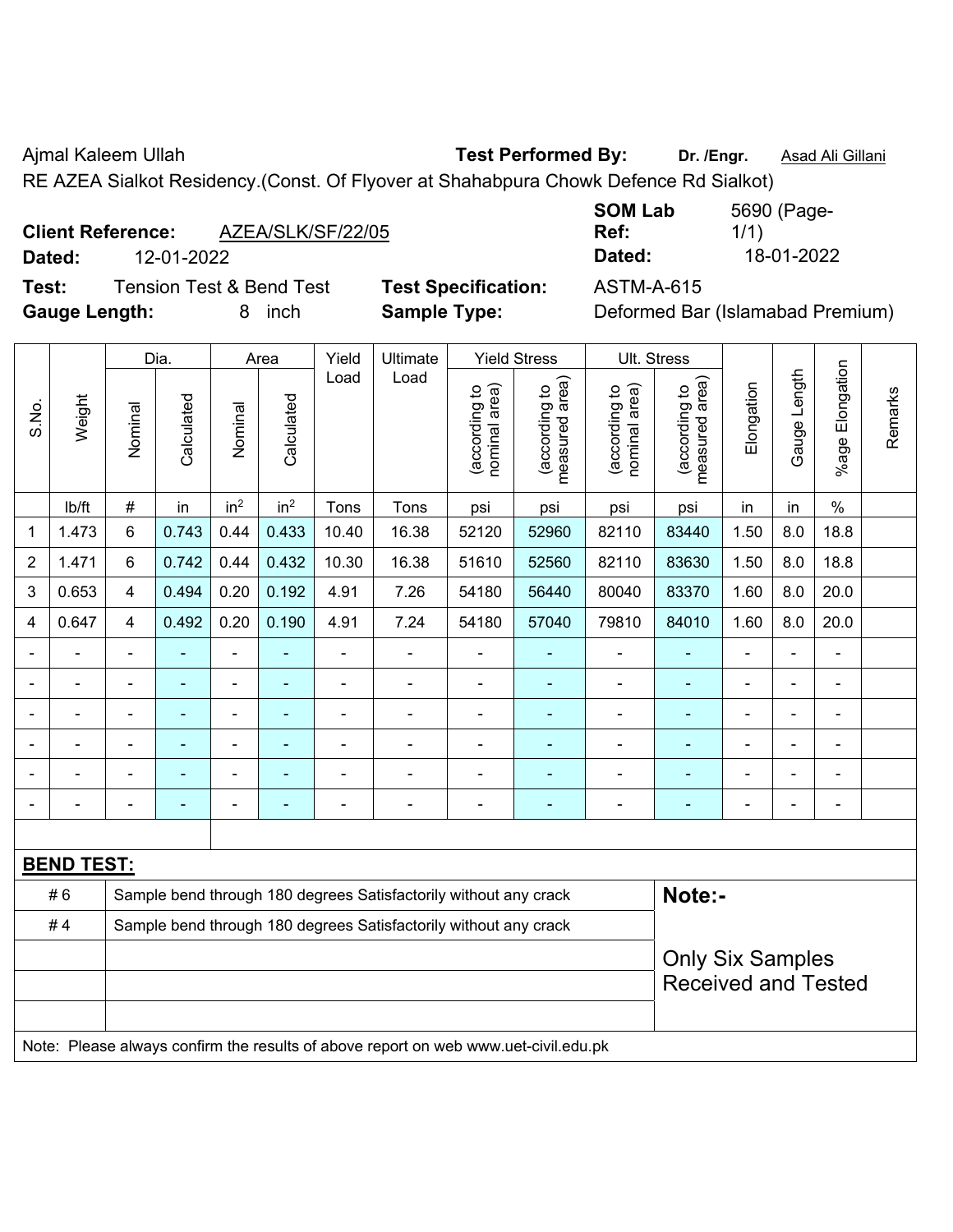Premier Developer & Builders **Test Performed By:** Dr. /Engr. **Asad Ali Gillani** PM Lyallpur Galleria Head Office.(Lyallpur Galleria-II Near Four Season Colony Samundri Rd,FSD)

**Client Reference:** LG-II/005 **SOM Lab Ref:**  5691 (Page-1/1) **Dated:** 14-01-2022 **Dated:** 18-01-2022 **Test:** Tension Test & Bend Test **Test Specification:** ASTM-A-615 **Gauge Length:** 8 inch **Sample Type:** Deformed Bar

|                |                   |                                                                                     | Dia.           |                              | Area                     | Yield          | Ultimate                                                         |                                | <b>Yield Stress</b>             | Ult. Stress                    |                                 |                |                              |                           |         |
|----------------|-------------------|-------------------------------------------------------------------------------------|----------------|------------------------------|--------------------------|----------------|------------------------------------------------------------------|--------------------------------|---------------------------------|--------------------------------|---------------------------------|----------------|------------------------------|---------------------------|---------|
| S.No.          | Weight            | Nominal                                                                             | Calculated     | Nominal                      | Calculated               | Load           | Load                                                             | nominal area)<br>(according to | (according to<br>measured area) | nominal area)<br>(according to | (according to<br>measured area) | Elongation     | Gauge Length                 | Elongation<br>$%$ age $ $ | Remarks |
|                | lb/ft             | $\#$                                                                                | in             | in <sup>2</sup>              | in <sup>2</sup>          | Tons           | Tons                                                             | psi                            | psi                             | psi                            | psi                             | in             | in                           | $\%$                      |         |
| 1              | 2.610             | 8                                                                                   | 0.988          | 0.79                         | 0.767                    | 24.79          | 33.20                                                            | 69210                          | 71290                           | 92690                          | 95470                           | 1.60           | 8.0                          | 20.0                      |         |
|                |                   | $\blacksquare$                                                                      |                | $\blacksquare$               |                          |                |                                                                  | $\blacksquare$                 |                                 | $\blacksquare$                 | $\blacksquare$                  | ä,             | $\blacksquare$               | Ē,                        |         |
|                |                   | $\blacksquare$                                                                      | $\blacksquare$ | $\blacksquare$               | $\blacksquare$           | $\blacksquare$ |                                                                  | $\blacksquare$                 | ۰                               | $\blacksquare$                 |                                 | ÷,             | $\blacksquare$               | $\blacksquare$            |         |
| $\blacksquare$ |                   | $\blacksquare$                                                                      | ÷              | $\qquad \qquad \blacksquare$ | $\blacksquare$           | ä,             | ä,                                                               | $\blacksquare$                 | $\blacksquare$                  | $\blacksquare$                 | ٠                               | Ē,             | ÷,                           | $\blacksquare$            |         |
| $\blacksquare$ | $\blacksquare$    | $\overline{a}$                                                                      | ÷              | $\overline{\phantom{0}}$     | ٠                        | $\blacksquare$ | $\frac{1}{2}$                                                    | $\overline{\phantom{a}}$       | $\blacksquare$                  | $\qquad \qquad \blacksquare$   | ٠                               | $\blacksquare$ | ÷,                           | $\blacksquare$            |         |
|                |                   | $\blacksquare$                                                                      | ÷              | $\blacksquare$               | $\overline{\phantom{0}}$ | $\blacksquare$ |                                                                  | $\blacksquare$                 | ä,                              | $\blacksquare$                 | $\blacksquare$                  | ä,             | $\qquad \qquad \blacksquare$ | $\overline{\phantom{a}}$  |         |
|                | $\blacksquare$    | $\blacksquare$                                                                      | $\blacksquare$ | $\qquad \qquad \blacksquare$ | $\overline{\phantom{0}}$ | $\blacksquare$ | $\blacksquare$                                                   | $\blacksquare$                 | $\blacksquare$                  | $\blacksquare$                 | ٠                               | ä,             | ä,                           | ä,                        |         |
|                |                   | $\blacksquare$                                                                      |                | $\blacksquare$               |                          |                |                                                                  | $\blacksquare$                 |                                 | ÷                              |                                 | Ē,             | ÷                            | Ē,                        |         |
|                |                   |                                                                                     |                |                              |                          |                |                                                                  |                                |                                 |                                | $\overline{\phantom{0}}$        |                |                              |                           |         |
|                |                   | $\blacksquare$                                                                      |                |                              |                          |                |                                                                  | $\overline{\phantom{0}}$       | ÷                               | $\overline{a}$                 |                                 | ÷              | $\blacksquare$               | Ē,                        |         |
|                |                   |                                                                                     |                |                              |                          |                |                                                                  |                                |                                 |                                |                                 |                |                              |                           |         |
|                | <b>BEND TEST:</b> |                                                                                     |                |                              |                          |                |                                                                  |                                |                                 |                                |                                 |                |                              |                           |         |
|                | # 8               |                                                                                     |                |                              |                          |                | Sample bend through 180 degrees Satisfactorily without any crack |                                |                                 |                                | Note:-                          |                |                              |                           |         |
|                |                   |                                                                                     |                |                              |                          |                |                                                                  |                                |                                 |                                |                                 |                |                              |                           |         |
|                |                   |                                                                                     |                |                              |                          |                |                                                                  |                                |                                 |                                | <b>Only Two Samples</b>         |                |                              |                           |         |
|                |                   |                                                                                     |                |                              |                          |                |                                                                  |                                |                                 |                                | <b>Received and Tested</b>      |                |                              |                           |         |
|                |                   |                                                                                     |                |                              |                          |                |                                                                  |                                |                                 |                                |                                 |                |                              |                           |         |
|                |                   | Note: Please always confirm the results of above report on web www.uet-civil.edu.pk |                |                              |                          |                |                                                                  |                                |                                 |                                |                                 |                |                              |                           |         |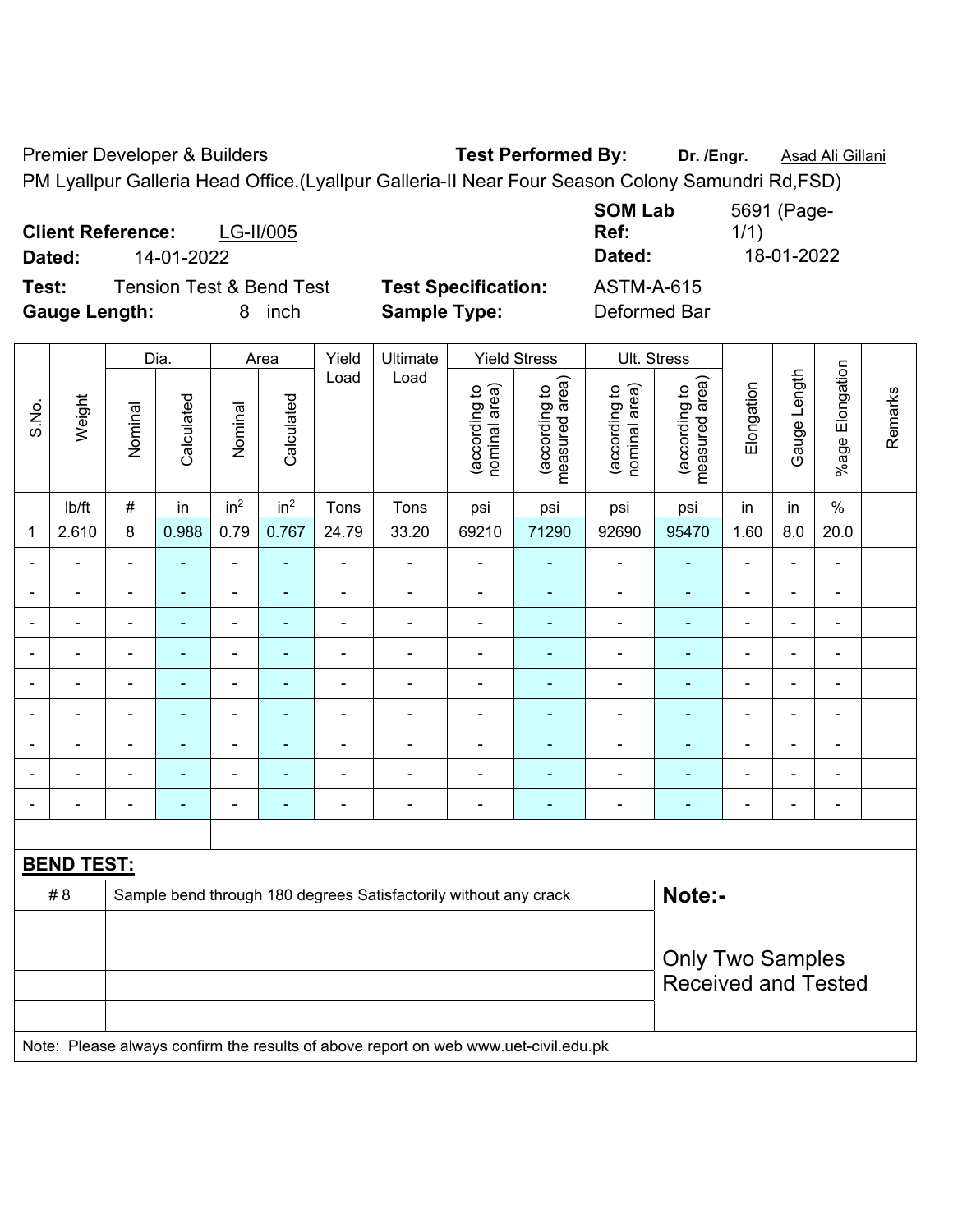| <b>Client Reference:</b> |            | IHPL/Steel/0170                     |                            | <b>SOM Lab</b><br>Ref: |
|--------------------------|------------|-------------------------------------|----------------------------|------------------------|
| Dated:                   | 24-01-2022 |                                     |                            | Dated:                 |
| Test:                    |            | <b>Tension Test &amp; Bend Test</b> | <b>Test Specification:</b> | ASTM-A-615             |
| <b>Gauge Length:</b>     |            | inch                                | <b>Sample Type:</b>        | Deformed Bar           |

|                |                      |                                                                                     | Dia.           |                 | Area                     | Yield          | Ultimate                                                         |                                | <b>Yield Stress</b>             |                                | Ult. Stress                     |                |                |                 |         |
|----------------|----------------------|-------------------------------------------------------------------------------------|----------------|-----------------|--------------------------|----------------|------------------------------------------------------------------|--------------------------------|---------------------------------|--------------------------------|---------------------------------|----------------|----------------|-----------------|---------|
| S.No.          | Weight               | Nominal                                                                             | Calculated     | Nominal         | Calculated               | Load           | Load                                                             | (according to<br>nominal area) | (according to<br>measured area) | nominal area)<br>(according to | measured area)<br>(according to | Elongation     | Gauge Length   | %age Elongation | Remarks |
|                | lb/ft                | $\#$                                                                                | in             | in <sup>2</sup> | in <sup>2</sup>          | Tons           | Tons                                                             | psi                            | psi                             | psi                            | psi                             | in             | in             | $\%$            |         |
| 1              | 1.465                | $6\phantom{1}$                                                                      | 0.741          | 0.44            | 0.431                    | 13.86          | 20.31                                                            | 69490                          | 70940                           | 101780                         | 103910                          | 1.10           | 8.0            | 13.8            |         |
| $\overline{2}$ | 1.462                | 6                                                                                   | 0.740          | 0.44            | 0.430                    | 14.12          | 20.49                                                            | 70770                          | 72410                           | 102700                         | 105090                          | 1.20           | 8.0            | 15.0            |         |
| 3              | 1.460                | $6\phantom{1}$                                                                      | 0.739          | 0.44            | 0.429                    | 14.02          | 20.34                                                            | 70260                          | 72060                           | 101940                         | 104550                          | 1.20           | 8.0            | 15.0            |         |
|                |                      | $\blacksquare$                                                                      | ÷,             | $\blacksquare$  | $\blacksquare$           | $\blacksquare$ | ÷,                                                               | $\blacksquare$                 | ÷                               | $\blacksquare$                 | ä,                              |                | ä,             | ä,              |         |
|                |                      |                                                                                     | $\blacksquare$ | $\blacksquare$  | $\overline{\phantom{a}}$ |                | $\blacksquare$                                                   | $\blacksquare$                 | $\blacksquare$                  | $\blacksquare$                 | $\blacksquare$                  |                |                | $\blacksquare$  |         |
|                |                      |                                                                                     | $\blacksquare$ |                 |                          |                |                                                                  |                                | $\blacksquare$                  | $\blacksquare$                 |                                 |                |                | $\blacksquare$  |         |
|                |                      |                                                                                     | ٠              | ÷               |                          |                | $\blacksquare$                                                   | $\blacksquare$                 | ÷                               | $\blacksquare$                 | $\blacksquare$                  |                |                | $\blacksquare$  |         |
|                |                      | $\blacksquare$                                                                      | $\blacksquare$ | $\blacksquare$  | $\blacksquare$           | Ē,             | $\blacksquare$                                                   | $\overline{a}$                 | ÷                               | $\blacksquare$                 | $\blacksquare$                  | $\blacksquare$ | $\blacksquare$ | $\overline{a}$  |         |
|                |                      | $\blacksquare$                                                                      | $\blacksquare$ | $\blacksquare$  |                          |                |                                                                  | $\blacksquare$                 | ٠                               | $\overline{\phantom{a}}$       | $\blacksquare$                  |                |                | $\blacksquare$  |         |
|                |                      |                                                                                     | ÷,             |                 |                          |                | ÷,                                                               | $\overline{a}$                 |                                 | $\blacksquare$                 | $\blacksquare$                  |                | $\overline{a}$ | $\blacksquare$  |         |
|                | <b>Witnessed By:</b> |                                                                                     |                |                 |                          |                | Engr.Rafi Ullah (IHPL) & Ali Hussnain Khan (K.B)                 |                                |                                 |                                |                                 |                |                |                 |         |
|                | <b>BEND TEST:</b>    |                                                                                     |                |                 |                          |                |                                                                  |                                |                                 |                                |                                 |                |                |                 |         |
|                | #6                   |                                                                                     |                |                 |                          |                | Sample bend through 180 degrees Satisfactorily without any crack |                                |                                 |                                | Note:-                          |                |                |                 |         |
|                | #6                   |                                                                                     |                |                 |                          |                | Sample bend through 180 degrees Satisfactorily without any crack |                                |                                 |                                |                                 |                |                |                 |         |
|                |                      |                                                                                     |                |                 |                          |                |                                                                  |                                |                                 |                                | <b>Only Five Samples</b>        |                |                |                 |         |
|                |                      |                                                                                     |                |                 |                          |                |                                                                  |                                |                                 |                                | <b>Received and Tested</b>      |                |                |                 |         |
|                |                      | Note: Please always confirm the results of above report on web www.uet-civil.edu.pk |                |                 |                          |                |                                                                  |                                |                                 |                                |                                 |                |                |                 |         |

5765 (Page-1/5) **Dated:** 24-01-2022 **Dated:** 27-01-2022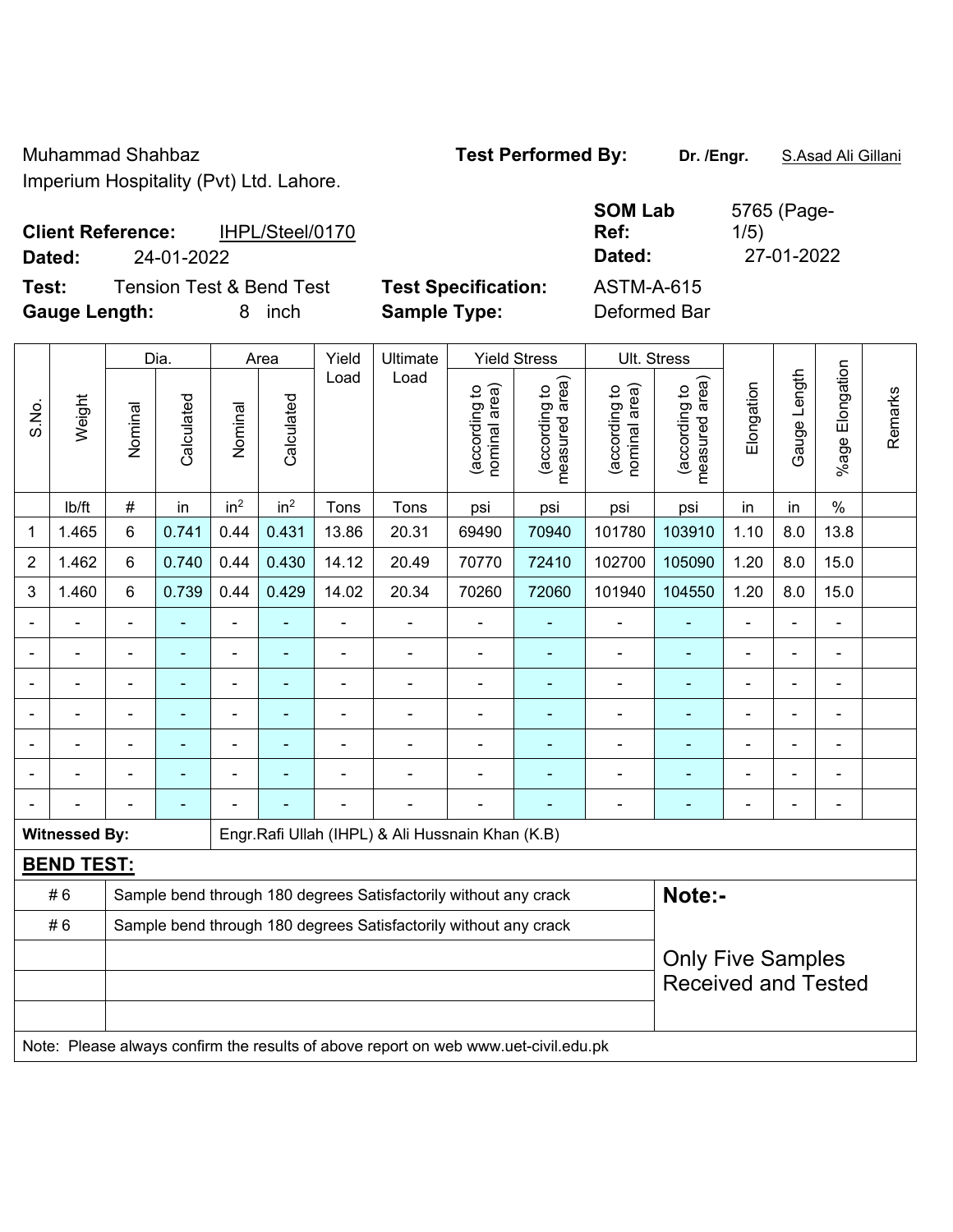| <b>Client Reference:</b> |            | IHPL/Steel/0174          |                            | UVIII LUM<br>Ref: |
|--------------------------|------------|--------------------------|----------------------------|-------------------|
| Dated:                   | 26-01-2022 |                          |                            | Dated:            |
| Test:                    |            | Tension Test & Bend Test | <b>Test Specification:</b> | ASTM-A-615        |

**Gauge Length:** 8 inch **Sample Type:** Deformed Bar

**SOM Lab**  5765 (Page-2/5) **Dated:** 26-01-2022 **Dated:** 27-01-2022

|       |                      |                                                                  | Dia.                                                                                |                 | Area            | Yield          | Ultimate                                         |                                | <b>Yield Stress</b>                         |                                | Ult. Stress                     |                |              |                        |         |
|-------|----------------------|------------------------------------------------------------------|-------------------------------------------------------------------------------------|-----------------|-----------------|----------------|--------------------------------------------------|--------------------------------|---------------------------------------------|--------------------------------|---------------------------------|----------------|--------------|------------------------|---------|
| S.No. | Weight               | Nominal                                                          | Calculated                                                                          | Nominal         | Calculated      | Load           | Load                                             | nominal area)<br>(according to | (according to<br>measured area)<br>measured | nominal area)<br>(according to | measured area)<br>(according to | Elongation     | Gauge Length | Elongation<br>$%$ agel | Remarks |
|       | Ib/ft                | $\#$                                                             | in                                                                                  | in <sup>2</sup> | in <sup>2</sup> | Tons           | Tons                                             | psi                            | psi                                         | psi                            | psi                             | in             | in           | $\%$                   |         |
| 1     | 1.542                | 6                                                                | 0.759                                                                               | 0.44            | 0.453           | 15.24          | 19.62                                            | 76390                          | 74200                                       | 98360                          | 95540                           | 1.20           | 8.0          | 15.0                   |         |
| 2     | 1.523                | 6                                                                | 0.755                                                                               | 0.44            | 0.448           | 15.24          | 19.64                                            | 76390                          | 75020                                       | 98460                          | 96700                           | 1.30           | 8.0          | 16.3                   |         |
| 3     | 1.488                | 6                                                                | 0.746                                                                               | 0.44            | 0.437           | 14.50          | 18.96                                            | 72660                          | 73160                                       | 95040                          | 95690                           | 1.20           | 8.0          | 15.0                   |         |
|       |                      |                                                                  |                                                                                     | $\blacksquare$  |                 | ä,             | ä,                                               |                                |                                             | $\overline{\phantom{a}}$       | $\blacksquare$                  |                |              |                        |         |
|       |                      |                                                                  | $\blacksquare$                                                                      | ä,              |                 |                | ä,                                               | $\blacksquare$                 | $\blacksquare$                              | $\blacksquare$                 | $\blacksquare$                  | $\blacksquare$ |              | $\blacksquare$         |         |
|       |                      |                                                                  |                                                                                     | ÷               |                 |                | $\blacksquare$                                   |                                |                                             |                                |                                 |                |              | $\blacksquare$         |         |
|       |                      |                                                                  |                                                                                     | ۰               |                 | $\blacksquare$ | $\blacksquare$                                   | $\blacksquare$                 |                                             | ۰                              | $\blacksquare$                  | ۰              |              | $\blacksquare$         |         |
|       |                      | $\blacksquare$                                                   | ۰                                                                                   | Ĭ.              | ۰               |                | ÷                                                | $\blacksquare$                 | $\overline{\phantom{a}}$                    | ÷                              | $\blacksquare$                  | ۰              |              | $\overline{a}$         |         |
|       | L,                   | $\blacksquare$                                                   | Ē.                                                                                  | ÷,              |                 | $\blacksquare$ | $\blacksquare$                                   | $\blacksquare$                 | $\blacksquare$                              | ÷                              | ٠                               | $\blacksquare$ |              | $\blacksquare$         |         |
|       |                      |                                                                  | $\blacksquare$                                                                      |                 |                 |                | ÷,                                               | $\blacksquare$                 |                                             | $\blacksquare$                 | $\blacksquare$                  | ۰              |              | $\blacksquare$         |         |
|       | <b>Witnessed By:</b> |                                                                  |                                                                                     |                 |                 |                | Engr.Rafi Ullah (IHPL) & Ali Hussnain Khan (K.B) |                                |                                             |                                |                                 |                |              |                        |         |
|       | <b>BEND TEST:</b>    |                                                                  |                                                                                     |                 |                 |                |                                                  |                                |                                             |                                |                                 |                |              |                        |         |
|       | #6                   | Sample bend through 180 degrees Satisfactorily without any crack |                                                                                     |                 |                 |                |                                                  |                                |                                             |                                | Note:-                          |                |              |                        |         |
|       | #6                   | Sample bend through 180 degrees Satisfactorily without any crack |                                                                                     |                 |                 |                |                                                  |                                |                                             |                                |                                 |                |              |                        |         |
|       |                      |                                                                  |                                                                                     |                 |                 |                |                                                  |                                |                                             |                                | <b>Only Five Samples</b>        |                |              |                        |         |
|       |                      |                                                                  |                                                                                     |                 |                 |                |                                                  |                                |                                             |                                | <b>Received and Tested</b>      |                |              |                        |         |
|       |                      |                                                                  |                                                                                     |                 |                 |                |                                                  |                                |                                             |                                |                                 |                |              |                        |         |
|       |                      |                                                                  | Note: Please always confirm the results of above report on web www.uet-civil.edu.pk |                 |                 |                |                                                  |                                |                                             |                                |                                 |                |              |                        |         |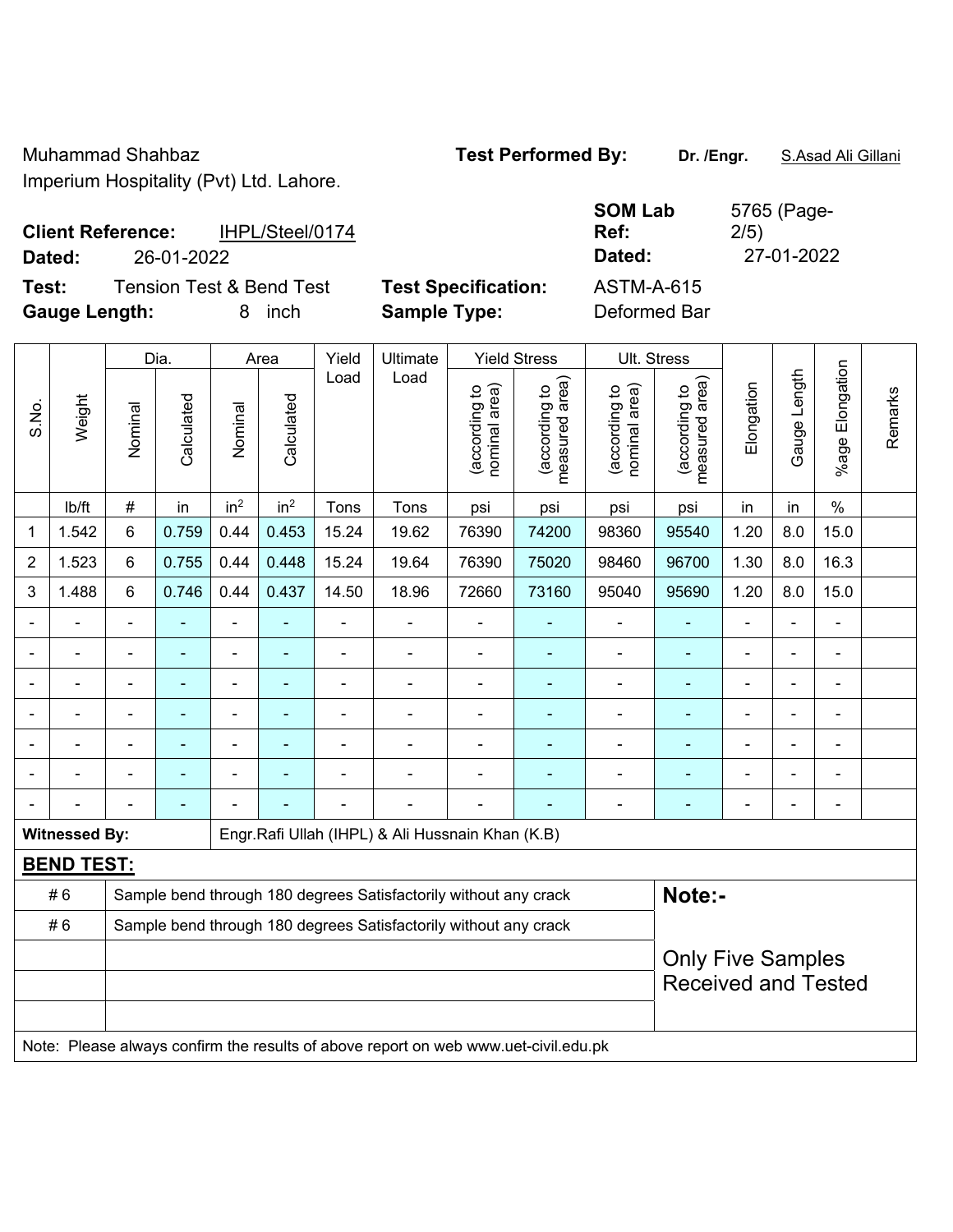|        | <b>Client Reference:</b> | IHPL/Steel/0171                     |                            | $\cdot$<br>R |
|--------|--------------------------|-------------------------------------|----------------------------|--------------|
| Dated: | 24-01-2022               |                                     |                            | D            |
| Test:  |                          | <b>Tension Test &amp; Bend Test</b> | <b>Test Specification:</b> | A.           |

**Gauge Length:** 8 inch **Sample Type:** Deformed Bar

**SOM Lab Ref:**  5765 (Page-3/5) **Dated:** 24-01-2022 **Dated:** 27-01-2022 **STM-A-615** 

|                |                      | Yield<br><b>Yield Stress</b><br>Ult. Stress<br>Dia.<br>Ultimate<br>Area             |                          |                 |                          |                              |                                                  |                                |                                 |                                |                                                        |                          |                |                       |         |
|----------------|----------------------|-------------------------------------------------------------------------------------|--------------------------|-----------------|--------------------------|------------------------------|--------------------------------------------------|--------------------------------|---------------------------------|--------------------------------|--------------------------------------------------------|--------------------------|----------------|-----------------------|---------|
| S.No.          | Weight               | Nominal                                                                             | Calculated               | Nominal         | Calculated               | Load                         | Load                                             | nominal area)<br>(according to | (according to<br>measured area) | nominal area)<br>(according to | (according to<br>measured area)                        | Elongation               | Gauge Length   | Elongation<br>$%$ age | Remarks |
|                | lb/ft                | #                                                                                   | in                       | in <sup>2</sup> | in <sup>2</sup>          | Tons                         | Tons                                             | psi                            | psi                             | psi                            | psi                                                    | in                       | in             | $\%$                  |         |
| 1              | 1.505                | 6                                                                                   | 0.750                    | 0.44            | 0.442                    | 14.65                        | 21.25                                            | 73430                          | 73090                           | 106530                         | 106050                                                 | 1.10                     | 8.0            | 13.8                  |         |
| $\overline{2}$ | 1.501                | 6                                                                                   | 0.749                    | 0.44            | 0.441                    | 14.68                        | 21.30                                            | 73580                          | 73410                           | 106790                         | 106550                                                 | 1.20                     | 8.0            | 15.0                  |         |
| 3              | 1.519                | 6                                                                                   | 0.754                    | 0.44            | 0.446                    | 14.78                        | 21.36                                            | 74090                          | 73090                           | 107040                         | 105600                                                 | 1.10                     | 8.0            | 13.8                  |         |
|                | ÷,                   | $\blacksquare$                                                                      | ÷,                       | $\blacksquare$  |                          | $\blacksquare$               | ÷                                                | ä,                             |                                 | $\blacksquare$                 | ÷                                                      | $\blacksquare$           |                | $\blacksquare$        |         |
|                | ä,                   | $\blacksquare$                                                                      | ÷,                       | $\overline{a}$  | ÷                        | $\blacksquare$               | ÷,                                               | $\blacksquare$                 | $\blacksquare$                  | $\blacksquare$                 | $\blacksquare$                                         | $\blacksquare$           |                | $\blacksquare$        |         |
|                |                      |                                                                                     | ä,                       | ä,              |                          | ä,                           |                                                  |                                |                                 | $\blacksquare$                 | ä,                                                     |                          |                | $\blacksquare$        |         |
|                |                      |                                                                                     | ä,                       | $\blacksquare$  |                          |                              | $\blacksquare$                                   |                                |                                 | $\blacksquare$                 |                                                        |                          |                |                       |         |
| ٠              | $\blacksquare$       | $\blacksquare$                                                                      | ۰                        | ۰               | $\overline{\phantom{0}}$ | $\qquad \qquad \blacksquare$ | $\blacksquare$                                   | $\blacksquare$                 | ٠                               | $\blacksquare$                 | $\overline{\phantom{0}}$                               | $\overline{\phantom{0}}$ | $\blacksquare$ | $\blacksquare$        |         |
|                |                      | $\blacksquare$                                                                      | $\overline{\phantom{0}}$ | ÷               |                          |                              |                                                  |                                | ٠                               | $\blacksquare$                 | $\blacksquare$                                         | $\overline{\phantom{0}}$ |                | $\blacksquare$        |         |
|                |                      |                                                                                     | ٠                        | ۰               |                          |                              |                                                  |                                |                                 | $\blacksquare$                 | $\blacksquare$                                         | $\overline{\phantom{0}}$ |                | $\blacksquare$        |         |
|                | <b>Witnessed By:</b> |                                                                                     |                          |                 |                          |                              | Engr.Rafi Ullah (IHPL) & Ali Hussnain Khan (K.B) |                                |                                 |                                |                                                        |                          |                |                       |         |
|                | <b>BEND TEST:</b>    |                                                                                     |                          |                 |                          |                              |                                                  |                                |                                 |                                |                                                        |                          |                |                       |         |
|                | #6                   | Sample bend through 180 degrees Satisfactorily without any crack                    |                          |                 |                          |                              |                                                  |                                |                                 |                                | Note:-                                                 |                          |                |                       |         |
|                | #6                   | Sample bend through 180 degrees Satisfactorily without any crack                    |                          |                 |                          |                              |                                                  |                                |                                 |                                |                                                        |                          |                |                       |         |
|                |                      |                                                                                     |                          |                 |                          |                              |                                                  |                                |                                 |                                | <b>Only Five Samples</b><br><b>Received and Tested</b> |                          |                |                       |         |
|                |                      | Note: Please always confirm the results of above report on web www.uet-civil.edu.pk |                          |                 |                          |                              |                                                  |                                |                                 |                                |                                                        |                          |                |                       |         |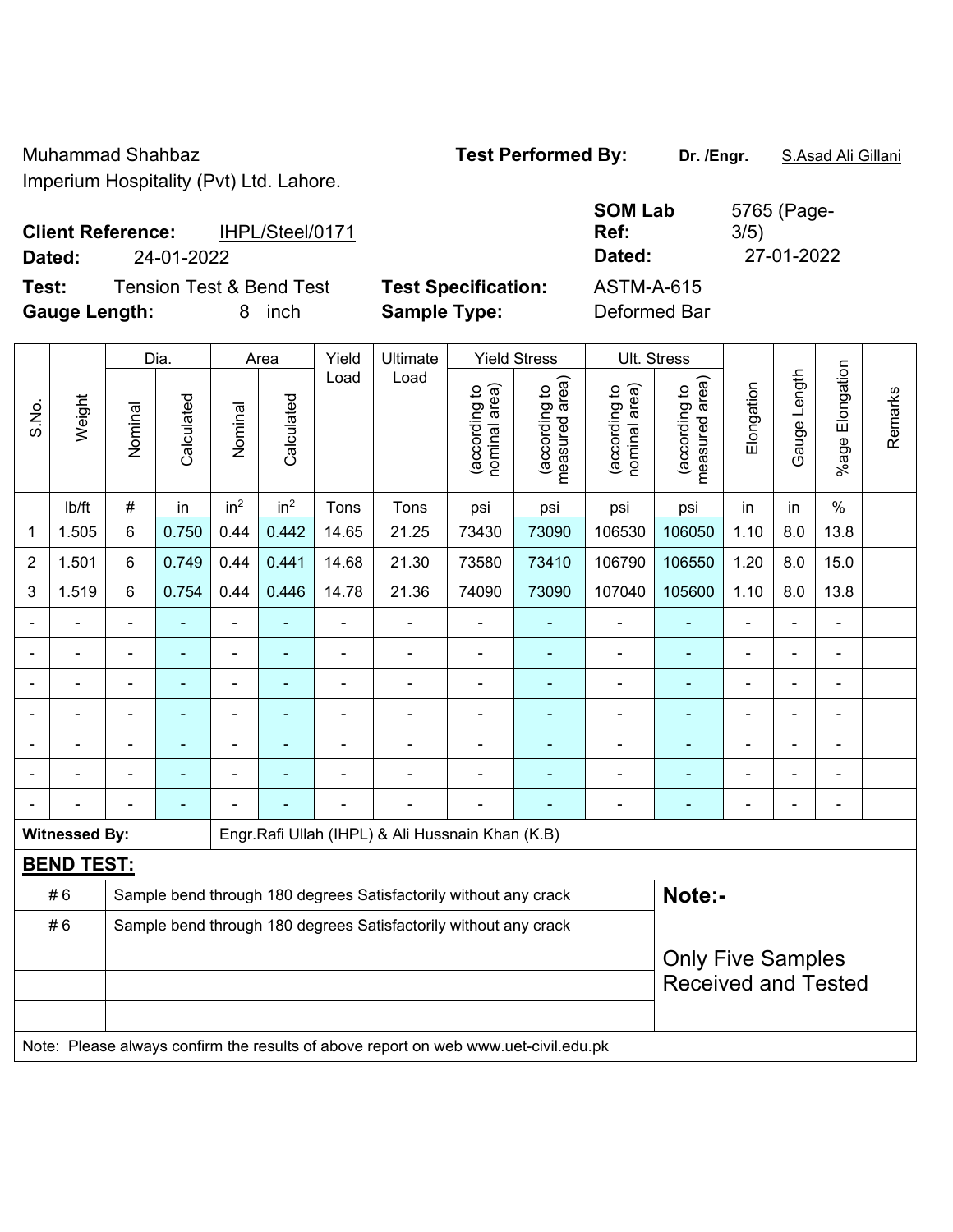|        | <b>Client Reference:</b> | IHPL/Steel/0173          |                            | ----------<br>Ref: |
|--------|--------------------------|--------------------------|----------------------------|--------------------|
| Dated: | 26-01-2022               |                          |                            | Dated:             |
| Test:  |                          | Tension Test & Bend Test | <b>Test Specification:</b> | ASTM-A-615         |

**SOM Lab Ref:**  5765 (Page-4/5) **Dated:** 26-01-2022 **Dated:** 27-01-2022

**Gauge Length:** 8 inch **Sample Type:** Deformed Bar

|                |                      |                                                                                     | Dia.       |                 | Area            | Yield          | <b>Yield Stress</b>                                              |                                | <b>Ult. Stress</b>              |                                |                                                        |                          |              |                       |         |
|----------------|----------------------|-------------------------------------------------------------------------------------|------------|-----------------|-----------------|----------------|------------------------------------------------------------------|--------------------------------|---------------------------------|--------------------------------|--------------------------------------------------------|--------------------------|--------------|-----------------------|---------|
| S.No.          | Weight               | Nominal                                                                             | Calculated | Nominal         | Calculated      | Load           | Load                                                             | nominal area)<br>(according to | (according to<br>measured area) | nominal area)<br>(according to | measured area)<br>(according to                        | Elongation               | Gauge Length | Elongation<br>$%$ age | Remarks |
|                | lb/ft                | $\#$                                                                                | in         | in <sup>2</sup> | in <sup>2</sup> | Tons           | Tons                                                             | psi                            | psi                             | psi                            | psi                                                    | in                       | in           | $\%$                  |         |
| 1              | 0.663                | 4                                                                                   | 0.498      | 0.20            | 0.195           | 6.42           | 8.38                                                             | 70820                          | 72640                           | 92400                          | 94770                                                  | 1.10                     | 8.0          | 13.8                  |         |
| $\overline{2}$ | 0.656                | 4                                                                                   | 0.496      | 0.20            | 0.193           | 6.34           | 8.33                                                             | 69920                          | 72460                           | 91840                          | 95170                                                  | 1.00                     | 8.0          | 12.5                  |         |
| 3              | 0.665                | $\overline{4}$                                                                      | 0.498      | 0.20            | 0.195           | 6.14           | 8.38                                                             | 67670                          | 69410                           | 92400                          | 94770                                                  | 1.20                     | 8.0          | 15.0                  |         |
|                |                      |                                                                                     |            |                 |                 |                |                                                                  |                                |                                 |                                |                                                        |                          |              | $\blacksquare$        |         |
|                |                      | $\overline{\phantom{a}}$                                                            |            | ä,              | $\blacksquare$  | $\blacksquare$ | $\blacksquare$                                                   | ÷                              | $\blacksquare$                  | ۰                              | ä,                                                     |                          | ÷            | ä,                    |         |
|                |                      | $\blacksquare$                                                                      | ۰          | $\blacksquare$  | $\blacksquare$  | Ē,             | $\blacksquare$                                                   | ÷                              | $\blacksquare$                  | ۰                              | ä,                                                     |                          | ä,           | $\blacksquare$        |         |
|                |                      | $\blacksquare$                                                                      | ۰          | $\blacksquare$  | $\blacksquare$  | $\blacksquare$ | $\blacksquare$                                                   | $\overline{\phantom{a}}$       | $\blacksquare$                  | ۰                              | ä,                                                     | $\blacksquare$           |              | $\blacksquare$        |         |
|                |                      |                                                                                     |            |                 |                 |                |                                                                  |                                |                                 | ۰                              |                                                        |                          |              | $\blacksquare$        |         |
|                |                      |                                                                                     |            | ÷               |                 |                |                                                                  |                                | ٠                               | $\blacksquare$                 | ä,                                                     |                          |              | $\blacksquare$        |         |
|                |                      |                                                                                     |            |                 |                 |                | $\blacksquare$                                                   |                                | ٠                               | $\overline{a}$                 | L,                                                     | $\overline{\phantom{0}}$ |              | ä,                    |         |
|                | <b>Witnessed By:</b> |                                                                                     |            |                 |                 |                | Engr. Rafi Ullah (IHPL) & Ali Hussnain Khan (K.B)                |                                |                                 |                                |                                                        |                          |              |                       |         |
|                | <b>BEND TEST:</b>    |                                                                                     |            |                 |                 |                |                                                                  |                                |                                 |                                |                                                        |                          |              |                       |         |
|                | #4                   |                                                                                     |            |                 |                 |                | Sample bend through 180 degrees Satisfactorily without any crack |                                |                                 |                                | Note:-                                                 |                          |              |                       |         |
|                | #4                   |                                                                                     |            |                 |                 |                | Sample bend through 180 degrees Satisfactorily without any crack |                                |                                 |                                |                                                        |                          |              |                       |         |
|                |                      |                                                                                     |            |                 |                 |                |                                                                  |                                |                                 |                                | <b>Only Five Samples</b><br><b>Received and Tested</b> |                          |              |                       |         |
|                |                      | Note: Please always confirm the results of above report on web www.uet-civil.edu.pk |            |                 |                 |                |                                                                  |                                |                                 |                                |                                                        |                          |              |                       |         |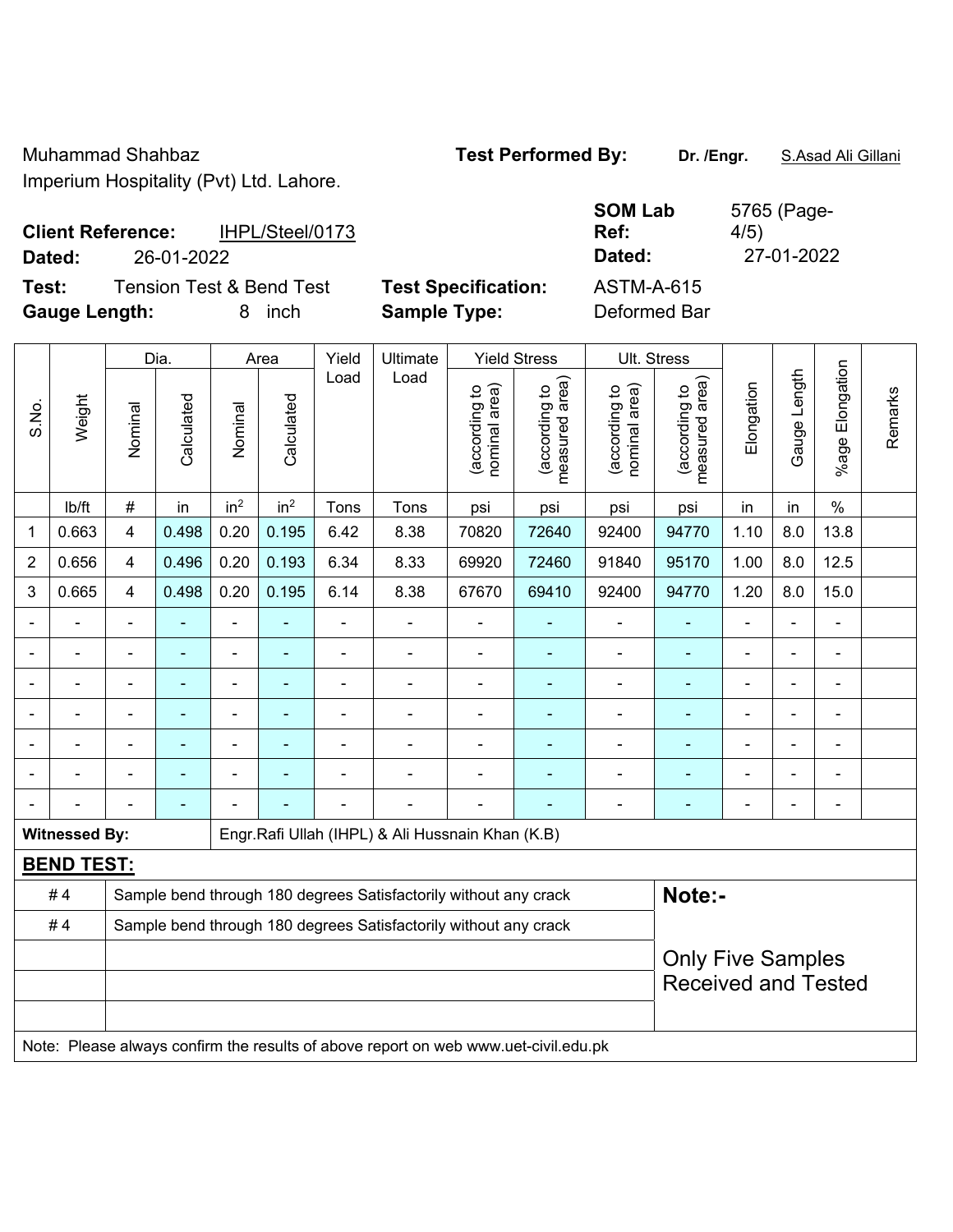| <b>Client Reference:</b> |            | IHPL/Steel/0169                     |                            | טשם ווושט<br>Ref: |  |
|--------------------------|------------|-------------------------------------|----------------------------|-------------------|--|
| Dated:                   | 24-01-2022 |                                     |                            | Dated:            |  |
| Test:                    |            | <b>Tension Test &amp; Bend Test</b> | <b>Test Specification:</b> | ASTM-A-615        |  |
| <b>Gauge Length:</b>     |            | inch<br>8                           | <b>Sample Type:</b>        | Deformed Bar      |  |

|                |                      |                                                                  | Dia.                                                                                |                 | Area            | Yield          | Ultimate                                                         |                                | <b>Yield Stress</b>             |                                | Ult. Stress                                            |                |              |                       |         |
|----------------|----------------------|------------------------------------------------------------------|-------------------------------------------------------------------------------------|-----------------|-----------------|----------------|------------------------------------------------------------------|--------------------------------|---------------------------------|--------------------------------|--------------------------------------------------------|----------------|--------------|-----------------------|---------|
| S.No.          | Weight               | Nominal                                                          | Calculated                                                                          | Nominal         | Calculated      | Load           | Load                                                             | nominal area)<br>(according to | (according to<br>measured area) | nominal area)<br>(according to | (according to<br>measured area)                        | Elongation     | Gauge Length | Elongation<br>$%$ age | Remarks |
|                | lb/ft                | $\#$                                                             | in                                                                                  | in <sup>2</sup> | in <sup>2</sup> | Tons           | Tons                                                             | psi                            | psi                             | psi                            | psi                                                    | in             | in           | $\%$                  |         |
| 1              | 0.670                | 4                                                                | 0.501                                                                               | 0.20            | 0.197           | 7.21           | 9.55                                                             | 79470                          | 80690                           | 105330                         | 106930                                                 | 1.00           | 8.0          | 12.5                  |         |
| $\overline{2}$ | 0.673                | 4                                                                | 0.502                                                                               | 0.20            | 0.198           | 7.26           | 9.57                                                             | 80040                          | 80850                           | 105550                         | 106620                                                 | 1.00           | 8.0          | 12.5                  |         |
| 3              | 0.672                | 4                                                                | 0.501                                                                               | 0.20            | 0.197           | 6.65           | 8.33                                                             | 73290                          | 74410                           | 91840                          | 93240                                                  | 1.20           | 8.0          | 15.0                  |         |
|                |                      | $\blacksquare$                                                   | ÷,                                                                                  | $\blacksquare$  | ÷               | $\blacksquare$ | ä,                                                               | $\blacksquare$                 | $\blacksquare$                  | $\qquad \qquad \blacksquare$   | $\blacksquare$                                         | $\blacksquare$ |              | $\blacksquare$        |         |
|                |                      | L,                                                               | ä,                                                                                  | $\blacksquare$  | $\blacksquare$  | $\blacksquare$ | $\blacksquare$                                                   | $\blacksquare$                 | $\blacksquare$                  | $\blacksquare$                 | $\blacksquare$                                         |                |              | $\blacksquare$        |         |
|                |                      | L,                                                               | $\blacksquare$                                                                      | $\blacksquare$  |                 | $\blacksquare$ | $\blacksquare$                                                   | $\overline{\phantom{a}}$       | $\blacksquare$                  | ä,                             | $\blacksquare$                                         |                |              | $\blacksquare$        |         |
|                |                      |                                                                  |                                                                                     | $\blacksquare$  |                 |                |                                                                  | $\blacksquare$                 | $\blacksquare$                  | $\blacksquare$                 | ÷                                                      |                |              | $\blacksquare$        |         |
|                |                      |                                                                  |                                                                                     |                 |                 |                |                                                                  |                                |                                 |                                |                                                        |                |              | $\blacksquare$        |         |
|                |                      |                                                                  |                                                                                     |                 |                 |                |                                                                  |                                | ٠                               | $\blacksquare$                 | ۳                                                      |                |              | $\blacksquare$        |         |
|                |                      |                                                                  |                                                                                     |                 |                 |                |                                                                  | Ē,                             |                                 | ۰                              | ä,                                                     |                |              | $\blacksquare$        |         |
|                | <b>Witnessed By:</b> |                                                                  |                                                                                     |                 |                 |                | Engr.Rafi Ullah (IHPL) & Ali Hussnain Khan (K.B)                 |                                |                                 |                                |                                                        |                |              |                       |         |
|                | <b>BEND TEST:</b>    |                                                                  |                                                                                     |                 |                 |                |                                                                  |                                |                                 |                                |                                                        |                |              |                       |         |
|                | #4                   |                                                                  |                                                                                     |                 |                 |                | Sample bend through 180 degrees Satisfactorily without any crack |                                |                                 |                                | Note:-                                                 |                |              |                       |         |
|                | #4                   | Sample bend through 180 degrees Satisfactorily without any crack |                                                                                     |                 |                 |                |                                                                  |                                |                                 |                                |                                                        |                |              |                       |         |
|                |                      |                                                                  |                                                                                     |                 |                 |                |                                                                  |                                |                                 |                                | <b>Only Five Samples</b><br><b>Received and Tested</b> |                |              |                       |         |
|                |                      |                                                                  | Note: Please always confirm the results of above report on web www.uet-civil.edu.pk |                 |                 |                |                                                                  |                                |                                 |                                |                                                        |                |              |                       |         |

**SOM Lab**  5765 (Page-5/5) **Dated:** 24-01-2022 **Dated:** 27-01-2022